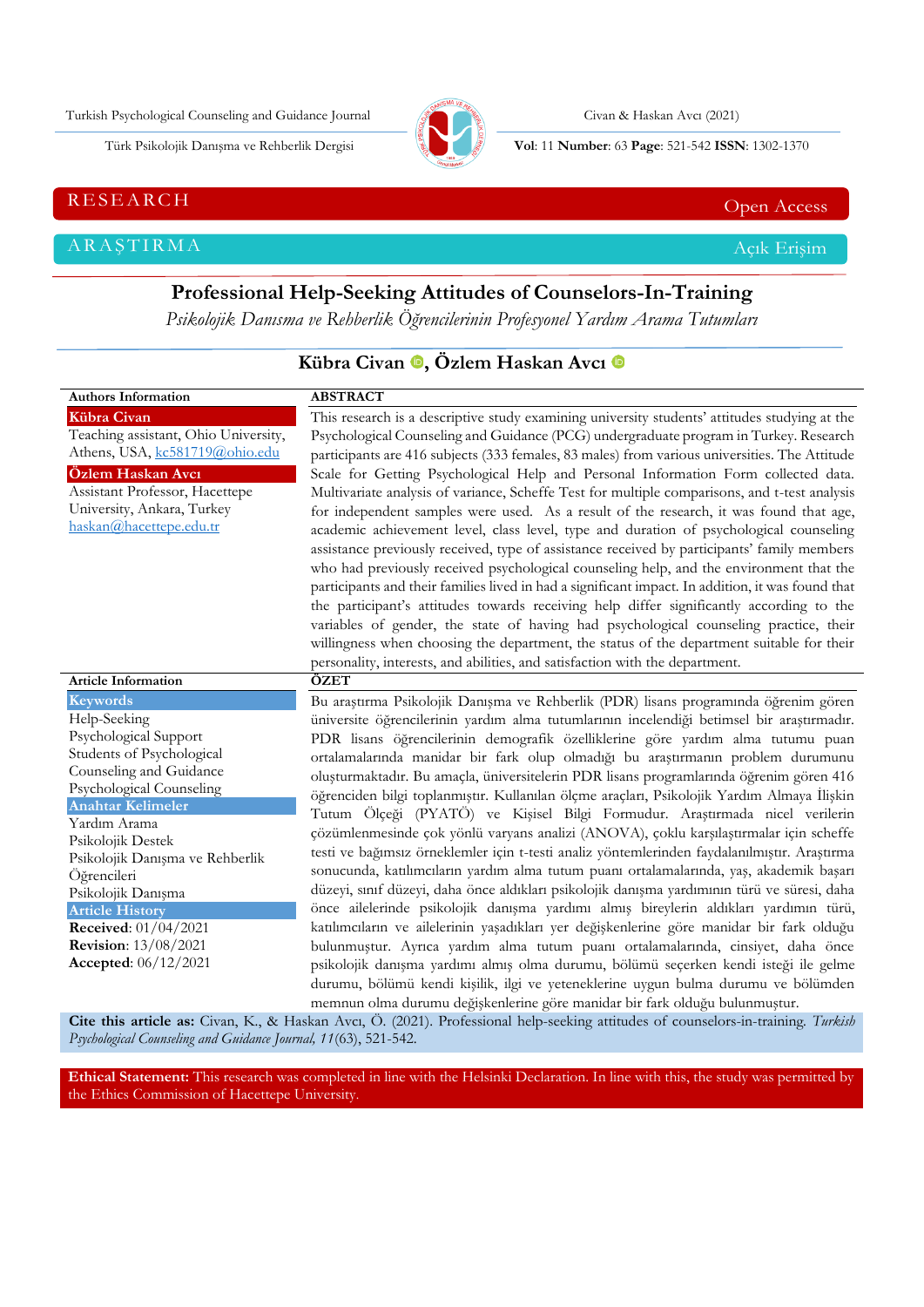#### **INTRODUCTION**

Psychological help-seeking behavior is a process that includes the characteristics of the recipient, the subject of the problem, the type of assistance, and the features of the person assisting (Türküm, 2001). The prevalence of mental health problems among university students and their help-seeking attitudes and behaviors have been the subject of many studies in recent years. Recent meta-analyses estimate a 34% prevalence for anxiety and 27% for depressive symptoms among college students worldwide (Quek, Tam, Tran, Zhang, Ho & Ho, 2019; Rotenstein, Ramos, Torre, Segal, Peluso, Guille, Sen, & Mata, 2016; Lei, Xiao, Liu, & Li, 2016). The prevalence of mental health problems among university students has increased exponentially over the past decade (Benton, Robertson, Tseng, Newton, & Benton, 2003; Duffy, Twenge, & Joiner, 2019). More than 90% of psychological counseling center administrators report a significant increase in university students with mental health problems in recent years (Gallagher, 2014; Cotter, Kaess, & Corcaran, 2015; Jackson, 2016). With most mental-health disorders emerging in late adolescence (Kessler, Berglund, Demler, Jin, Merikangas, & Walters, 2005), university students are an at-risk population potentially in need of mental health support. This population is characterized by critical, lifechanging transitions (moving away from home, friends, and family) and new potential stressors (academic pressures and relational challenges).

Research indicates that many adolescents with mental health problems do not receive help (Cotter, Kaess, & Corcaran, 2015; Czyz Horwitz, Eisenberg, Kramer, & King, 2013; Eisenberg, Downs, Golberstein, & Zivin, 2009; Rothi & Leavey, 2006; Vogel, Wade, Wester, Larson, & Hackler, 2007; Yakunina, Rogers, Waehler, & Werth, 2010; Zwaanswijk, Verhaak, Bensing, & Verhulst, 2003). Much of the research reveals that students do not often prefer to employ psychological counseling services to solve the problems they come across. They may not receive professional help due to reasons such as getting support from family members and friends, long waiting lists at the university counseling center, economic concerns, fear of stigma, and not knowing where or how to obtain help (Boldero, & Fallon, 1995; Downs, & Eisenberg, 2012; Eisenberg, Golberstein, & Gollust, 2007; Oliver, Reed, Katz, & Haugh, 1999; Raviv, Sills, & Wilansky, 2000; Rickwood, Deane, Wilson, & Ciarrochi, 2005; Rudowicz, & Au, 2001). Mental health literacy refers to "knowledge and beliefs about mental disorders which aid their recognition, management or prevention" (Jorm et al., 1997, p 182). Poor mental-health literacy can be a barrier to mental-health help-seeking behavior.

According to Siebert and Siebert (2007), it is found that only experiencing depressive symptoms significantly increases the likelihood of help-seeking among helping professionals, while experiencing work-related problems such as burnout or having one's practice impaired by personal issues does not increase the odds that practitioners seek help. In this research, Siebert and Siebert (2007) aim to understand whether the perspective of a professional identity influences help-seeking behaviors and consequently discover that having more years of practice experience does not affect these behaviors. Another study by Norman and Rosvall (1994) aims to understand Utah Therapists' willingness to seek personal therapy by collecting self-report data. The participants are 421 therapists, and data is obtained from a mail survey. According to this research, the number of children, years in private practice, the number of client contact hours per week, gender, marital status, religion, profession, and practice site are significant in willingness to seek personal therapy.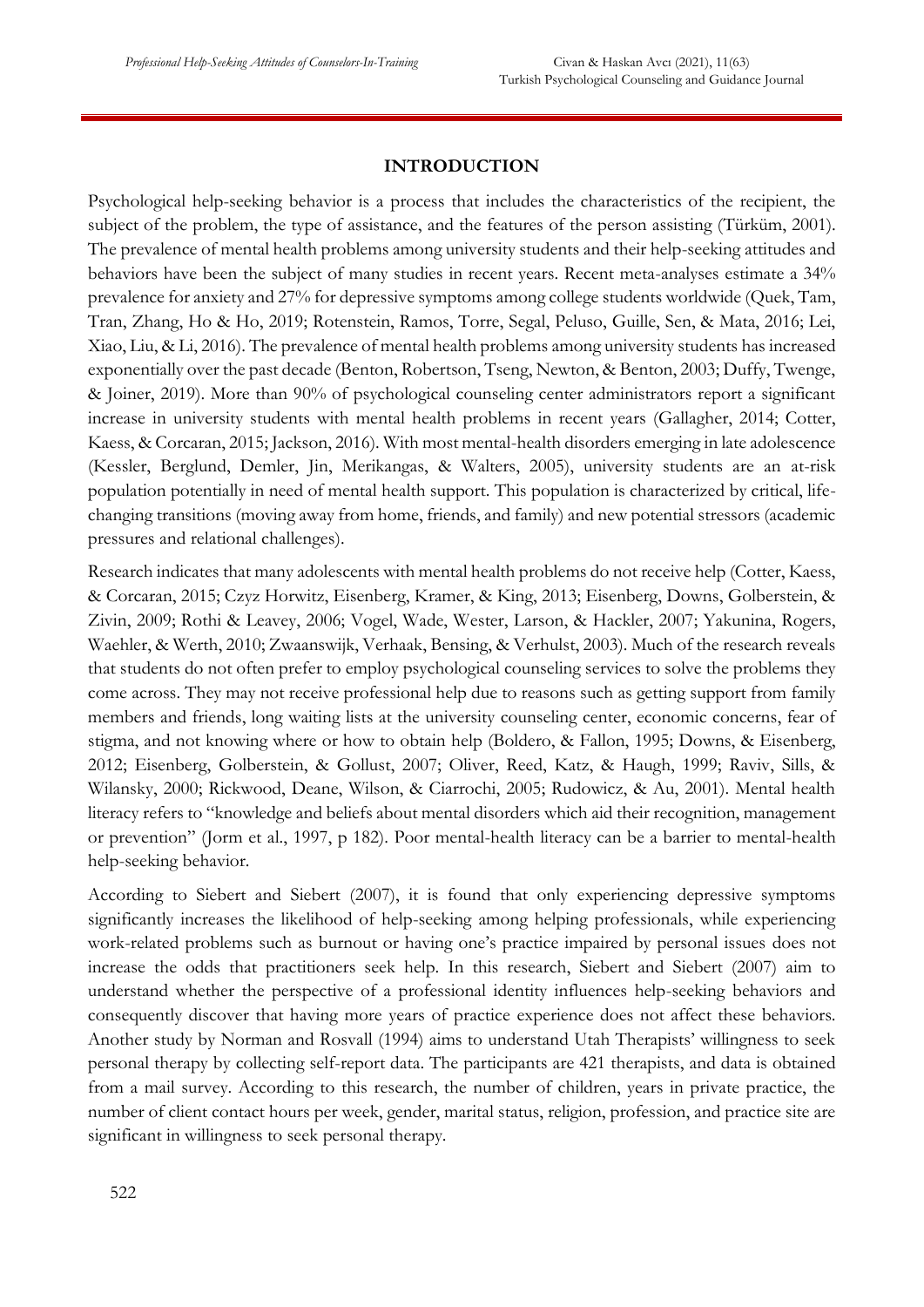Research demonstrates that mental-health practitioners have stigmatizing beliefs and stereotypes about mental illness (Horsfall, Cleary, & Hunt, 2010; Overton & Medina, 2008; Corrigan, 2004). One of the biggest problems facing those working in psychology is a biased, negative point of view about getting help, making it difficult for them to perform their profession. According to Hugo (2001), the general public has more optimistic expectations for individuals with mental illness than mental-health professionals do. Overton and Medina (2008) explained that "mental-health professionals' attitudes toward someone with a mental illness can both perpetuate stigma and create new barriers to receiving treatment" (p. 86). This situation negatively affects the help-seeking behavior of the individual and reduces the effect of the support.

The Ministry of National Education is one of the largest employers in Turkey and covers many employment areas such as guidance research centers, courthouses, and preschools. The people employed within this ministry affect society's perspective on mental health the most, and PCG undergraduate students are future employees. This line of reasoning leads us to select PCG undergraduate students as our sample. This research aims to discover the factors that prevent PCG undergraduate students from receiving psychological counseling help during the problems they encounter and subsequently uncover methods to eliminate these factors and increase the number of psychological help students receives.

In this study, while investigating the university students' attitudes regarding seeking help, many different obstacles or supportive conditions are desired; therefore, a personal information form prepared by the researcher is used. In the literature review, although the demographic variables and the attitudes of getting help have been investigated many times, no other research has been found that combines the cultural, social, educational, and economic conditions of both the participant and their family; therefore, this research seeks to investigate whether the participants and the individuals in their immediate environment have had psychological help experiences and if so, the type and duration of this help. Another research question is the participants' expectations in choosing a department that provides professional assistance and the level of satisfaction of being in this profession. As a part of the research that differs from other research in the literature, examining the attitudes of individuals in work giving psychological help to receive help constitutes the problematic situation of the study.

This study aims to examine the attitudes of counselors-in-training towards professional help-seeking. In this study, the researcher tests the following research questions:

(a) What are the attitudes of counselors-in-training towards psychological help-seeking and the effect of gender on these attitudes?; (b)Which of the following variables affect the attitudes of counselors-intraining towards psychological help-seeking behaviors: age, academic achievement level, number of siblings, economic income level, place of residence and geography of the participants and their families, intellectual satisfaction, personalities, interests, and abilities of counselors-in-training, professional counseling experiences, whether participants or their families received professional help before and these experiences' durations and types, whether participants' families took any courses related with the PCG program, and whether participants chose this major willingly?

# **METHOD**

This research, which aims to address the students studying in the Psychological Counseling and Guidance (PCG) undergraduate program's attitudes towards seeking professional help, is quantitative. The study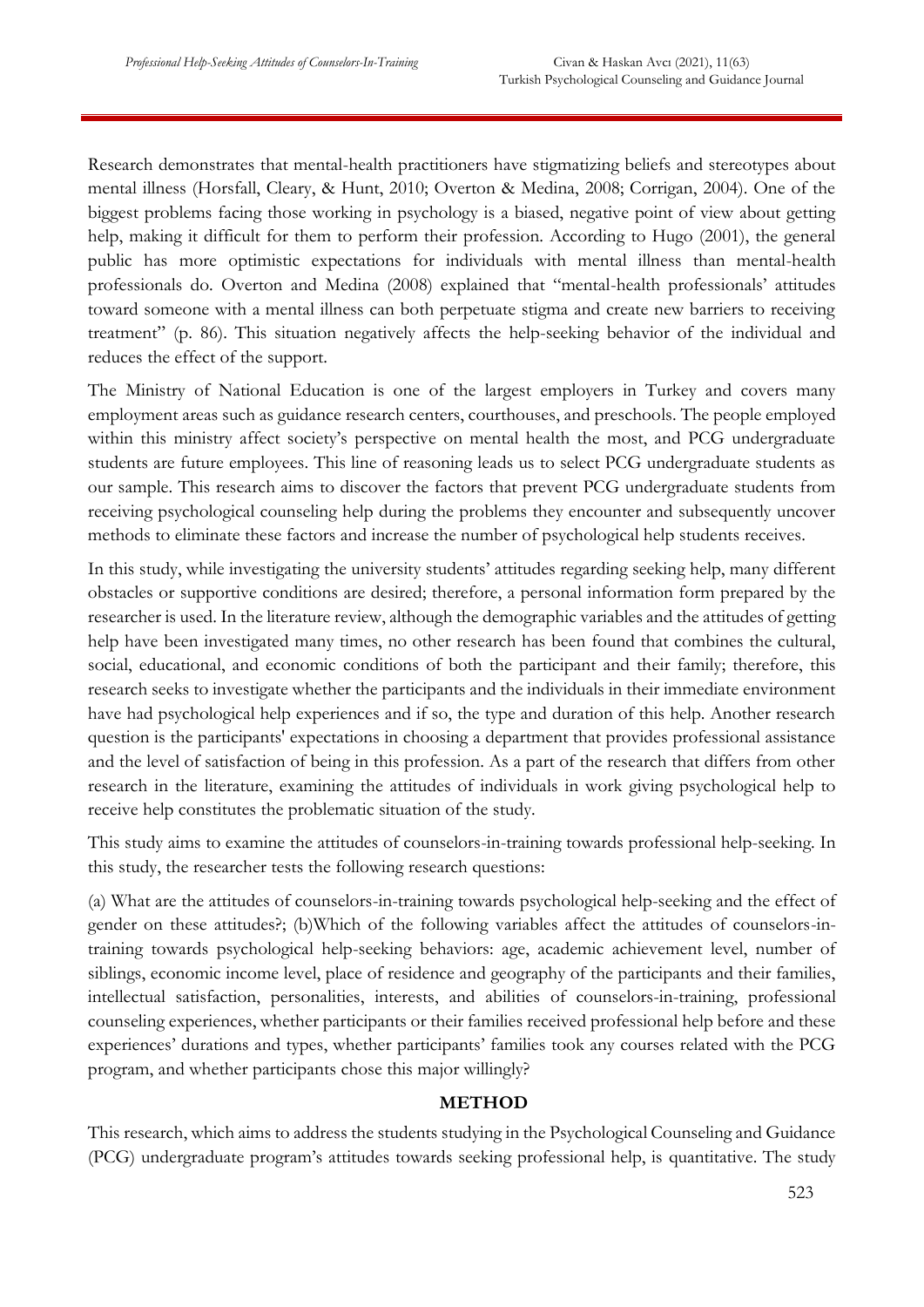group consists of 416 students (333 women, 83 men) who studied in the PCG program in Dokuz Eylül and Hacettepe University during the academic year in which the research was conducted. The PCG program in Turkey has a more significant number of female students than male students, which accounts for the researchers not gathering more data from men for this research. The universe of the study's subjects is all PCG students in undergraduate programs in Turkey. The age of the participants ranges from 18 to 24 (Avg: 20.56).

# **Instruments**

**Demographic Questionnaire.** The researcher developed this form. The form asks the participant's age, university, class level, psychological-counseling experience, family psychological-counseling experience, socioeconomic level, academic-achievement level, geographical location, and familial demographic information.

**Attitude Scale for Getting Psychological Help-Short Form (ASGPH-SF).** This form of the attitude scale for receiving psychological help was developed by Fischer and Farina (1995) and is abbreviated from the original 29-item scale (Attitudes Toward Seeking Psychological Professional Help Scale, Fischer & Turner, 1970). The short form consists of ten items. Fischer and Farina (1995) reported that the original and abbreviated scale relationship is 87%. The test-retest reliability of the scale with a one-month interval is 80%, and the Cronbach Alpha internal consistency coefficient is .84.

**Adaptation of ASGPH-SF to Turkish**. The scale is adapted to Turkish by Topkaya (2011). The scale consists of 10 items, but the analysis was conducted for the validity and reliability studies, item 4 was removed. The items of the scale are answered with a 4-point Likert type rating ranging from (4) strongly agree to (1) strongly disagree. Items 2, 8, 9, and 10 of the scale are reversed. The lowest score obtained from the scale is 9, and the highest score is 36. According to the Adapted scale by Topkaya (2011), the Cronbach Alpha coefficient calculated for the scale is .76. High scores from the scale reflect more positive attitudes towards seeking psychological help.

### **Procedures**

Access and permission information. The data collection process is first administered to 416 participants, which includes students of Izmir Dokuz Eylül and Ankara Hacettepe University in the academic year of 2018-2019. The "Attitude Scale for Getting Psychological Assistance-Short Form (ASGPH-SF)" and "Demographic Questionnaire" are used by the researcher. Data are collected from counselors-in-training anonymously. Ethics committee permissions are obtained during the data collection process, and students' consents are also taken. Finally, the applied form's resulting data are transferred to the SPSS program.

### **Data Analysis**

To test the assumptions made in the research, univariate normality controls are made, and the homogeneity assumption is tested. In this context, the Kolmogorov-Smirnov and Shapiro-Wilk significance values are  $p$ >.05, the skewness and kurtosis values are between -1.5 and +1.5, and the usual distribution assumption of the analyzed histograms, QQ graphics, and PP graphics data set is provided. (Büyüköztürk, 2002; Tabachnick & Fidell, 2013). In the analysis, the maximum value of Type I error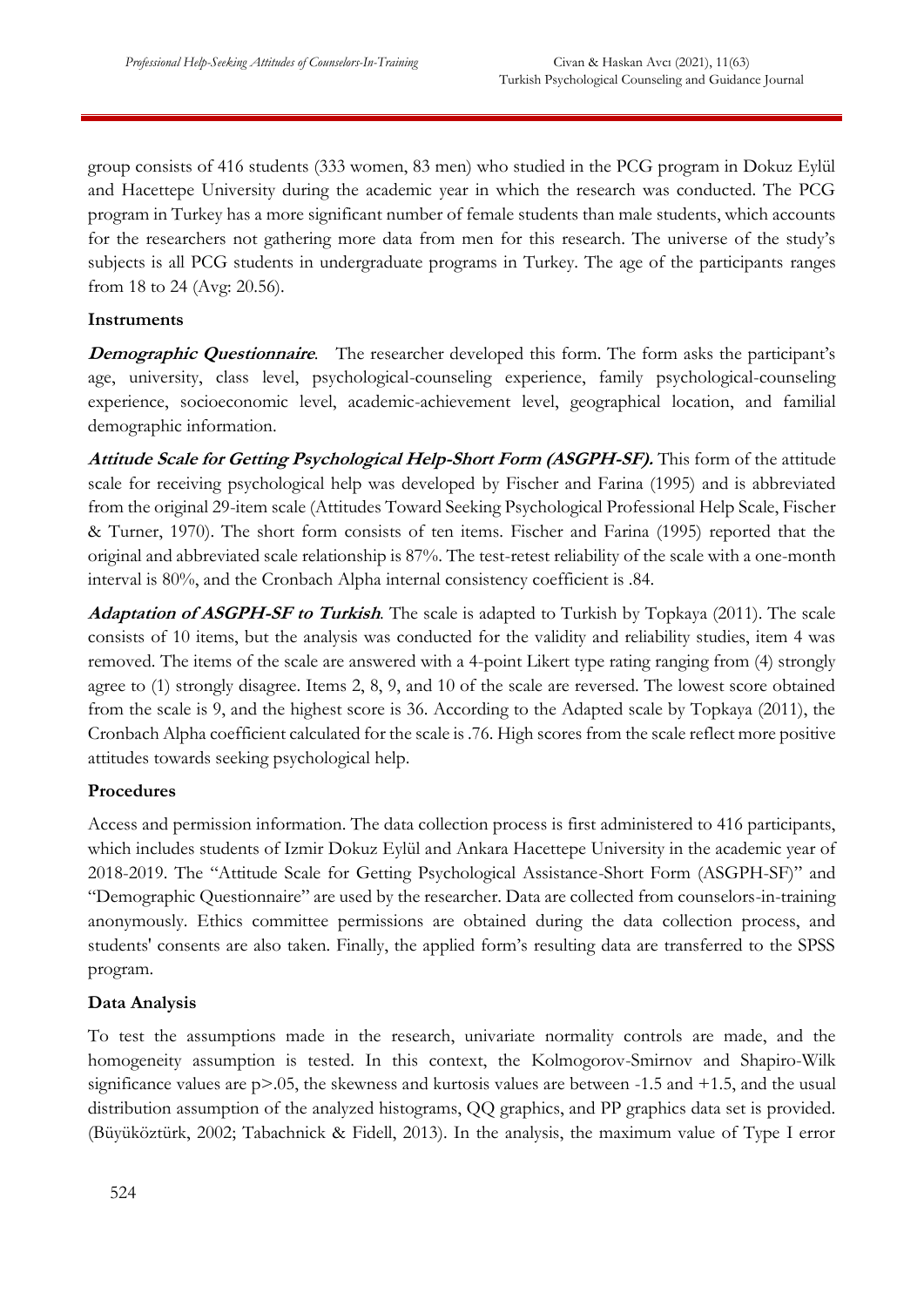probability is accepted as .05 (i.e.,  $p \le 0.05$ ). In terms of sensitivity to smaller error probabilities,  $p \le 0.01$ significance levels are also considered, and p values are specified as they are.

To determine whether PCG undergraduate program students' attitude scores are significantly different according to their demographic characteristics, an ANOVA is conducted through the SPSS 23.0 package program. The Scheffe test analysis method is used to determine the source of the differences. For the categorical variables consisting of two groups, an independent samples t-test is applied, and the mean scores of participants' attitudes towards help are compared.

Some limitations to this research do exist. The universe of the study is limited to students studying at İzmir Dokuz Eylül University and Hacettepe University's Psychological Counseling and Guidance undergraduate program. This confinement means that the research's findings cannot necessarily be generalized to all counselors in Turkey. Another limitation is that the results obtained from the study are restricted to the data obtained with the "Personal Information Form" prepared by the researcher and the "Attitude Scale for Getting Psychological Assistance-Short Form (PYAİTÖ-KF)." A variable outside the scope of the variables gathered by the questionnaires may affect the help-seeking behaviors of PCG Students.

### **RESULTS**

To determine which demographic characteristic variables are affecting PCG undergraduate students' attitudes towards getting help, multi-dimensional analysis of variance (ANOVA) and independent samples t-test are used. The descriptive statistics of the PCG undergraduate students' attitudes towards help according to the demographic variables obtained as a result of data analysis are shown in Table 1.

| $\frac{1}{2}$ $\frac{1}{2}$ $\frac{1}{2}$ $\frac{1}{2}$ $\frac{1}{2}$ $\frac{1}{2}$ $\frac{1}{2}$ $\frac{1}{2}$ $\frac{1}{2}$ $\frac{1}{2}$ $\frac{1}{2}$ $\frac{1}{2}$ $\frac{1}{2}$ $\frac{1}{2}$ $\frac{1}{2}$ $\frac{1}{2}$ $\frac{1}{2}$ $\frac{1}{2}$ $\frac{1}{2}$ $\frac{1}{2}$ $\frac{1}{2}$ $\frac{1}{2}$<br>$\sim$ $\sim$ $\sim$ $\sim$ $\sim$<br>$\cdots$<br>towards Getting Help According to Demographic Variables |     |                    |       |  |  |  |  |
|----------------------------------------------------------------------------------------------------------------------------------------------------------------------------------------------------------------------------------------------------------------------------------------------------------------------------------------------------------------------------------------------------------------------------------|-----|--------------------|-------|--|--|--|--|
| Variables                                                                                                                                                                                                                                                                                                                                                                                                                        | n   | $\bar{\mathrm{x}}$ | S     |  |  |  |  |
| Gender                                                                                                                                                                                                                                                                                                                                                                                                                           |     |                    |       |  |  |  |  |
| Woman                                                                                                                                                                                                                                                                                                                                                                                                                            | 333 | 27,420             | 3,035 |  |  |  |  |
| Man                                                                                                                                                                                                                                                                                                                                                                                                                              | 83  | 24,975             | 3,495 |  |  |  |  |
| Age                                                                                                                                                                                                                                                                                                                                                                                                                              |     |                    |       |  |  |  |  |
| 18-19                                                                                                                                                                                                                                                                                                                                                                                                                            | 109 | 26,073             | 3,120 |  |  |  |  |
| $20 - 21$                                                                                                                                                                                                                                                                                                                                                                                                                        | 230 | 27,104             | 3,348 |  |  |  |  |
| 22 and Above                                                                                                                                                                                                                                                                                                                                                                                                                     | 77  | 27,636             | 3,064 |  |  |  |  |
| Prog. Year                                                                                                                                                                                                                                                                                                                                                                                                                       |     |                    |       |  |  |  |  |
| 1 <sup>st</sup>                                                                                                                                                                                                                                                                                                                                                                                                                  | 87  | 25,551             | 3,194 |  |  |  |  |
| 2 <sup>nd</sup>                                                                                                                                                                                                                                                                                                                                                                                                                  | 152 | 26,809             | 3,197 |  |  |  |  |
| 3rd                                                                                                                                                                                                                                                                                                                                                                                                                              | 115 | 27,739             | 3,314 |  |  |  |  |
| 4 <sup>th</sup>                                                                                                                                                                                                                                                                                                                                                                                                                  | 62  | 27,677             | 2,884 |  |  |  |  |
| Grade Point Mean                                                                                                                                                                                                                                                                                                                                                                                                                 |     |                    |       |  |  |  |  |
| High                                                                                                                                                                                                                                                                                                                                                                                                                             | 70  | 28,071             | 3,249 |  |  |  |  |
| Medium                                                                                                                                                                                                                                                                                                                                                                                                                           | 279 | 27,168             | 2,925 |  |  |  |  |
| Low                                                                                                                                                                                                                                                                                                                                                                                                                              | 67  | 24,761             | 3,750 |  |  |  |  |
| Perceived Economic Income                                                                                                                                                                                                                                                                                                                                                                                                        |     |                    |       |  |  |  |  |
| High                                                                                                                                                                                                                                                                                                                                                                                                                             | 210 | 27,066             | 3,098 |  |  |  |  |
| Enough                                                                                                                                                                                                                                                                                                                                                                                                                           | 159 | 26,779             | 3,428 |  |  |  |  |
| Poor                                                                                                                                                                                                                                                                                                                                                                                                                             | 47  | 26,851             | 3,569 |  |  |  |  |
| Number of Siblings                                                                                                                                                                                                                                                                                                                                                                                                               |     |                    |       |  |  |  |  |
| Only child or one sibling                                                                                                                                                                                                                                                                                                                                                                                                        | 160 | 26,775             | 3,473 |  |  |  |  |

**Table 1. Core Demographic Descriptive Statistics of PCG Undergraduate Program Students' Attitudes**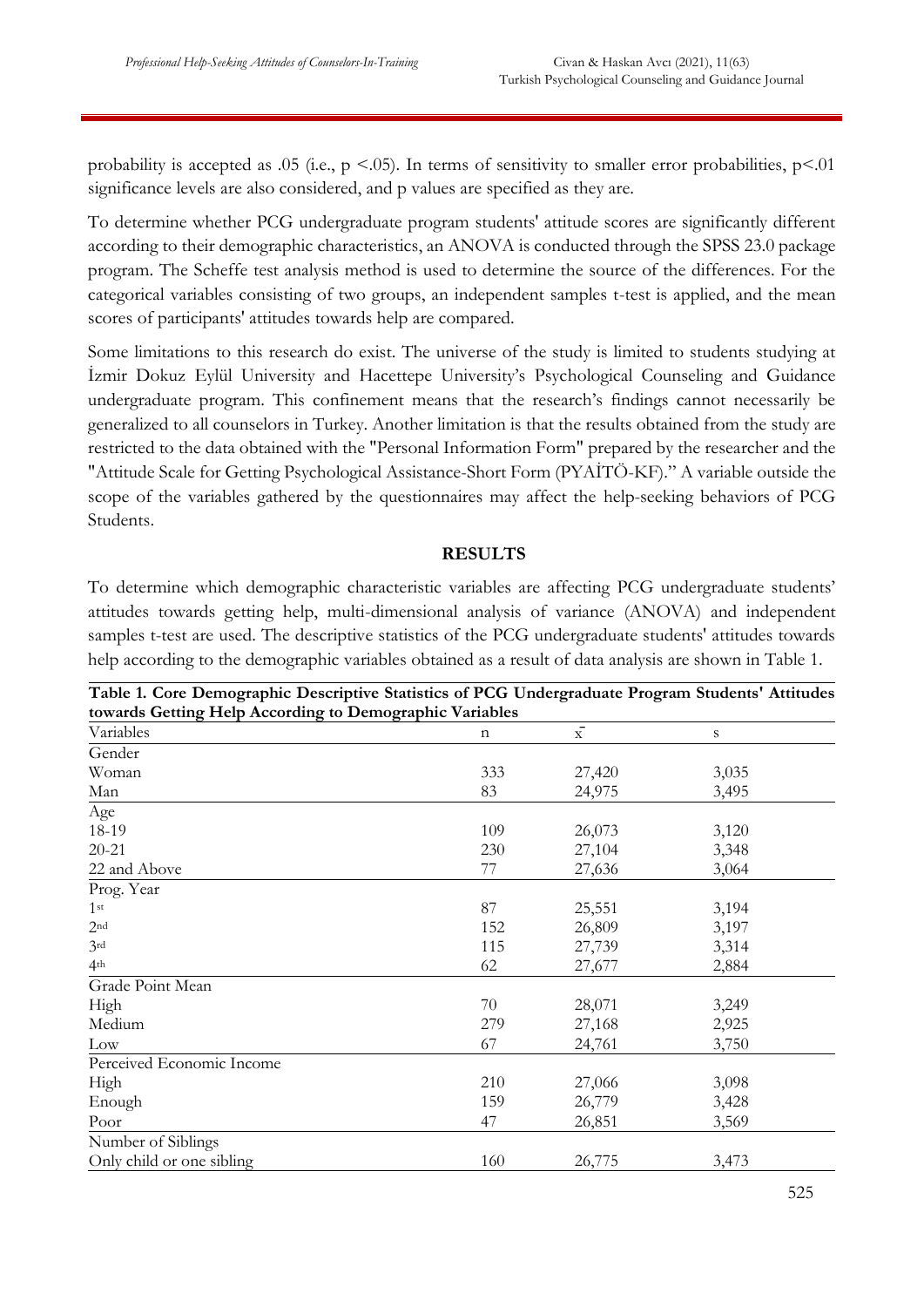| Two or three siblings                     | 195 | 27,282 | 3,014 |
|-------------------------------------------|-----|--------|-------|
| Above four                                | 61  | 26,229 | 3,461 |
| Living with family                        |     |        |       |
| Yes                                       | 116 | 27,319 | 3,237 |
| $\rm No$                                  | 300 | 26,783 | 3,286 |
| Living Condition                          |     |        |       |
| Alone at house                            | 71  | 25,915 | 3,540 |
| Apartment with others                     | 260 | 26,961 | 3,186 |
| With family                               | 85  | 27,694 | 3,139 |
| Family Hometown                           |     |        |       |
| Village                                   | 62  | 25,741 | 3,987 |
| Town                                      | 146 | 26,561 | 2,917 |
| City                                      | 208 | 27,548 | 3,160 |
| Family Living Region                      |     |        |       |
| Aegean                                    | 144 | 26,625 | 3,017 |
| Central Anatolia                          | 83  | 27,650 | 3,351 |
| Marmara                                   | 65  | 27,415 | 3,249 |
| Black Sea, East, and Southeast Anatolia   | 71  | 26,676 | 3,147 |
| Mediterranean                             | 53  | 26,396 | 3,859 |
| Individuals with PCG Degree in the Family |     |        |       |
| Yes                                       | 67  | 27,000 | 3,334 |
| $\rm No$                                  | 349 | 26,919 | 3,271 |
| Selection of PCG Willingly                |     |        |       |
| Yes                                       | 359 | 27,080 | 3,196 |
| No                                        | 57  | 26,000 | 3,640 |
| Perception of suitability for the PCG     |     |        |       |
| Yes                                       | 372 | 27,209 | 3,167 |
| $\rm No$                                  | 44  | 24,590 | 3,294 |
| Satisfaction from the PCG                 |     |        |       |
| Yes                                       | 372 | 27,217 | 3,121 |
| No                                        | 44  | 24,522 | 3,599 |
| Internship Experience                     |     |        |       |
| Yes                                       | 109 | 26,935 | 3,652 |
| No                                        | 307 | 26,931 | 3,140 |
| PCG Preference Order                      |     |        |       |
| 1-2 Preference                            | 202 | 27,232 | 3,224 |
| 3-5 Preference                            | 87  | 26,793 | 3,567 |
| 6 or more Preference                      | 127 | 26,551 | 3,131 |
|                                           |     |        |       |

Note:  $n = 416$ 

In Table 1, the grade point means are listed as high (3.50-4.00), medium (3.00-3.49), and low (below 3.00). Economic income level is based on the Turkish minimum wage with minimum wage represented as "enough" financial income. The PCG Preference Order refers to what order students preferred on their list of desired programs. Turkish students must take standardized college exams that determine their suitability for specific programs; the PCG program is one of the most competitive. Preferences that are higher indicate that a student prefers to go into the PCG program, whereas a lower choice demonstrates that a student chooses other programs over PCG.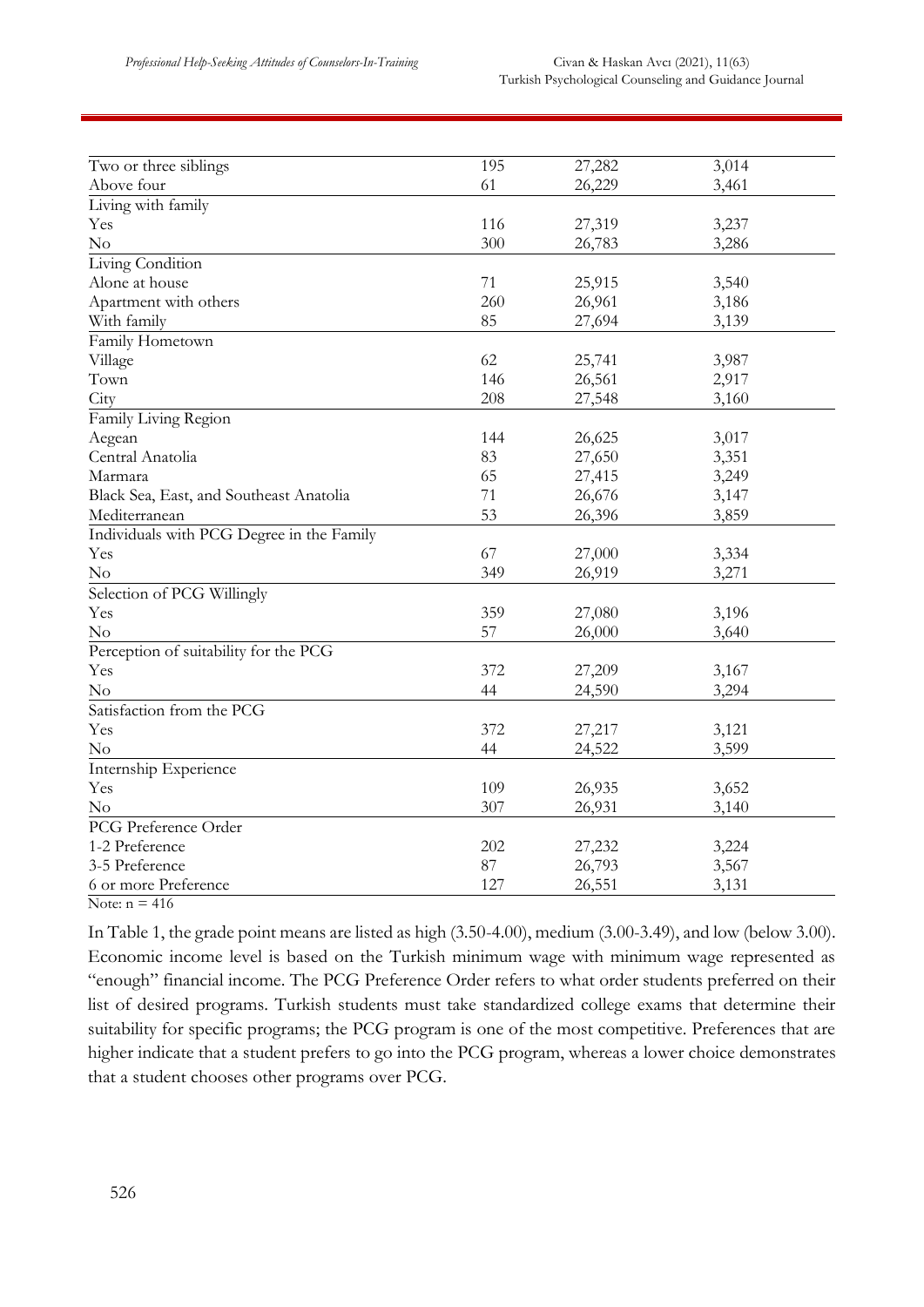| Table 2. Help-Seeking Experience Descriptive Statistics of PCG Undergraduate Program Students' |             |                |             |
|------------------------------------------------------------------------------------------------|-------------|----------------|-------------|
| Attitudes towards Getting Help According to Demographic Variables                              |             |                |             |
| Variables                                                                                      | $\mathbf n$ | $\overline{X}$ | $\mathbf S$ |
| Help Seeking Experience                                                                        |             |                |             |
| Yes                                                                                            | 173         | 27,739         | 3,077       |
| No                                                                                             | 243         | 26,358         | 3,300       |
| Help-Seeking Period                                                                            |             |                |             |
| 1 Day-1 Month                                                                                  | 77          | 27,142         | 3,227       |
| More than 1 month-6 Month                                                                      | 98          | 28,132         | 2,986       |
| None                                                                                           | 241         | 26,377         | 3,280       |
| Type of Professional Help                                                                      |             |                |             |
| One-time only (counseling)                                                                     | 84          | 27,642         | 2,884       |
| More than 1, but unregular                                                                     | 28          | 27,440         | 2,996       |
| Regular counseling or psychotherapy session                                                    | 76          | 28,039         | 3,368       |
| None                                                                                           | 228         | 26,289         | 3,285       |
| Help Seeking Experience in Family                                                              |             |                |             |
| Yes                                                                                            | 112         | 27,375         | 3,409       |
| $\rm No$                                                                                       | 304         | 26,769         | 3,218       |
| Help Seeking Period in Family                                                                  |             |                |             |
| 1 Day-1 Month                                                                                  | 42          | 26,881         | 3,093       |
| More than 1 month-6 Month                                                                      | 71          | 27,338         | 3,883       |
| None                                                                                           | 303         | 26,844         | 3,149       |
| Type of Professional Help in Family                                                            |             |                |             |
| Medication only                                                                                | 44          | 28,090         | 2,947       |
| Counseling                                                                                     | 70          | 26,571         | 3,843       |
| None                                                                                           | 302         | 26,847         | 3,154       |
| Note: $n = 416$                                                                                |             |                |             |

The results of the multi-variance analysis of variance (ANOVA) according to demographic variables related to the help-seeking attitudes of PCG students are presented in Table 3.

| Table 3. Multidimensional Variance Analysis (ANOVA) Results Regarding PCG Undergraduate |  |  |  |  |
|-----------------------------------------------------------------------------------------|--|--|--|--|
| <b>Students' Help-Seeking Attitudes According to Demographic Variables</b>              |  |  |  |  |

| $\overline{\phantom{a}}$<br>Variables | ె<br><b>SS</b> | - 8 T<br>Sd    | F         | $n^2$ |
|---------------------------------------|----------------|----------------|-----------|-------|
| Age                                   | 101,208        | 2              | $5,297*$  | ,025  |
| Class Level                           | 282,482        | 3              | $9,263*$  | ,063  |
| <b>GPA</b>                            | 360,369        | $\overline{2}$ | 18,860*   | ,085  |
| Economic Income                       | 12,868         | $\overline{2}$ | ,633      | ,003  |
| Number of Siblings                    | 32,540         | $\overline{2}$ | 1,703     | ,008  |
| Living Condition                      | 89,048         | 3              | $2,900*$  | ,021  |
| Family Hometown                       | 142,724        | 2              | $7,157*$  | ,034  |
| Family Living Region                  | 23,967         | 4              | ,601      | ,006  |
| Help Seeking Period                   | 211,051        | $\overline{2}$ | $10,344*$ | ,048  |
| Type of Prof. Help                    | 172,151        | 3              | $5,755*$  | ,041  |
| Help Period in Family                 | 2,957          | 2              | ,145      | ,001  |
| Type of Help in Family                | 64,090         | 2              | $3,141*$  | ,015  |
| PCG Preference Order                  | 6,131          | 2              | ,321      | ,002  |

When Table 3 is analyzed, it is seen that PCG undergraduate students' attitudes towards getting help differ significantly according to age, academic achievement level, the place where the family lives, the place where the participant lives, the class level of the participant, the type of help received, and the duration and type of help received by family members. However, it is seen that PCG undergraduate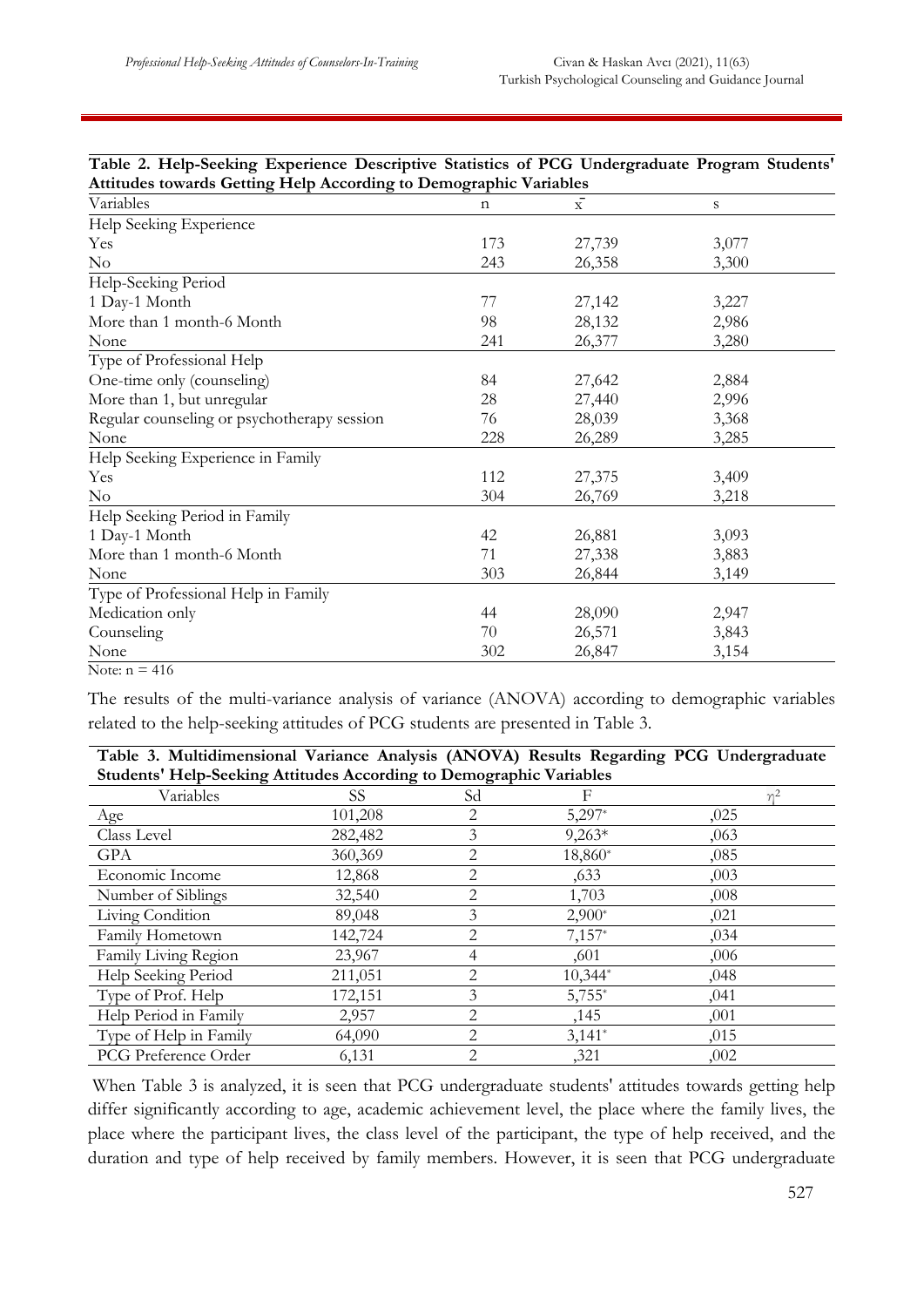students' attitudes towards getting help are not significantly different according to the number of siblings, economic status, order of preference PCG degree program, the region where the family lives, and the duration of assistance received by the family members.

In the research, whether PCG undergraduate students' attitudes towards help differ significantly according to age, the descriptive statistics obtained from the analyses are presented in Table 1. The multiple variance analysis (ANOVA) results are presented in Table 3. When the ANOVA results shown in Table 3 are analyzed, it is seen that the difference between the attitudes of getting help according to age groups is significant ( $F = 5,297$ ;  $p \le 0.05$ ). The Scheffe test, one of the Post-Hoc tests, was used to determine the source of the difference. The results of the Scheffe test regarding the help-seeking attitudes of the PCG Undergraduate program students according to age are examined, and a significant difference is found between the ages of 18-19 and 22 and above. When the mean of the helpful attitude scores of the age groups, the attitudes of the individuals between 18-19 ( $\bar{x}$  = 26.0734) are significantly lower than those of the individuals aged 22 and over  $(\bar{x} = 27,6364)$ ; accordingly, it can be said that as the age increases, PCG undergraduate students' help-seeking attitudes increase.

For the class level, ANOVA results show that the difference between the attitudes of getting help by class level is significant ( $F = 9,263$ ; p <.05). According to the Scheffe test, significant differences are found between the 1st and 2nd, 3rd, and 4th grades. When the mean scores of the attitude levels of the class levels given in Table 1 are analyzed, it is stated that the scores of the individuals in the first class  $(\bar{x})$  $=$  25,5517) are the mean scores of the individuals in the 2nd class ( $\bar{x}$  = 26,8092). Their attitudes were significantly lower than the mean scores ( $\bar{x}$  = 27.7391) and the mean scores of individuals in the 4th grade  $(\bar{x} = 27.6774)$ . Accordingly, it can be said that as the grade level increases, the scores of help-seeking attitudes increase.

For GPA, it is seen that the difference between their attitudes towards getting help according to their academic success is significant ( $F = 18,860$ ;  $p \le 0.05$ ). ANOVA results show substantial differences between those with low academic achievement levels and individuals with medium and high achievement levels. According to the Scheffe test, the mean attitudes of individuals with low academic achievement  $(\bar{x})$  $= 24,7612$ , and the mean attitudes of individuals with moderate academic achievement ( $\bar{x} = 27,1685$ ) and it is observed that individuals with high academic achievement attitudes are significantly lower than their mean scores ( $\bar{x} = 28,0714$ ). Accordingly, it can be said that as the academic achievement level increases, the attitude scores of getting help increase.

For the participants' living conditions, it is seen that the difference between the attitudes of the participants according to their place of residence is significant ( $F = 2,900$ ; p <.05). According to the Scheffe test, significant differences were found between individuals living with their families and living at home alone. The individuals living alone at home with the family's help attitude score ( $\bar{x}$  = 25.9155) are significantly higher than the mean scores of the individuals living together with the family ( $\bar{x}$  = 27,694). Accordingly, it can be said that living with the family increases the scores of help-seeking attitudes.

528 For the participants' family hometown, it is seen that the difference between the attitudes of the participants towards their families according to their settlements is significant ( $F = 7,157$ ; p <.05). The Scheffe test shows substantial differences between those whose families live in the province and those in the town and district. The individuals live in the family's area ( $\bar{x}$  = 27,5481), the mean scores of the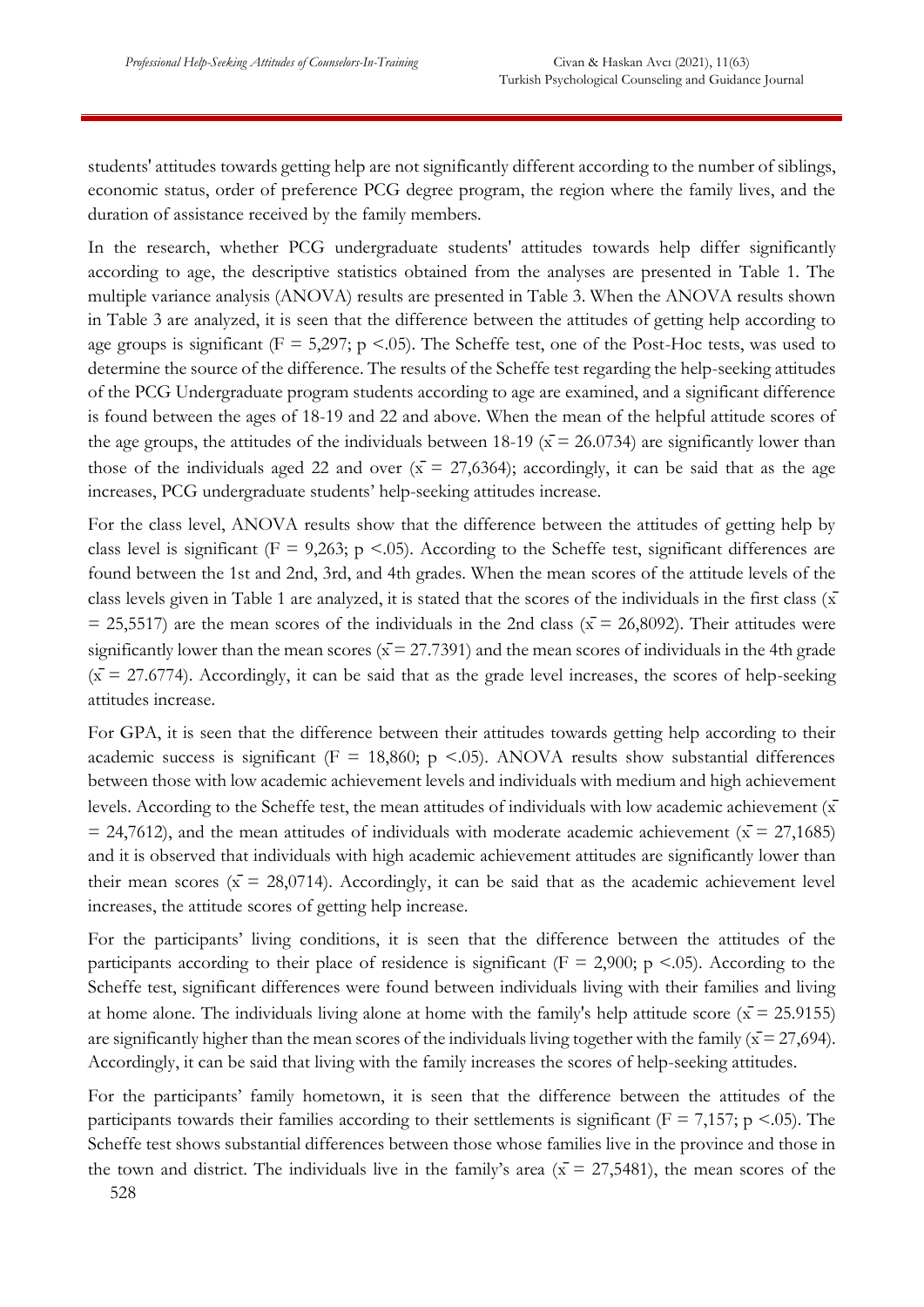individuals residing in the city, and the family living in the county. It is seen that the attitudes of individuals to get help are significantly higher than the mean scores ( $\bar{x}$  = 26.5616). Accordingly, it can be said that as the size of the place of residence increases, the scores of attitudes of seeking help increase.

For the participants' help-seeking experience's duration, the ANOVA results show that the difference between the attitudes of the participants according to the participant's help-seeking experience's time is significant ( $F = 10.344$ ;  $p < .05$ ). The results of the Scheffe test regarding the students' attitudes according to the participant's help-seeking experience's duration indicate significant differences between the individuals who received assistance between 1 month and 6 months in the period of the aid they received before and those who did not receive psychological counseling help before. The attitudes of the individuals who received help between 1 month and 6 months ( $\bar{x}$  = 28,1327) and those who did not receive psychological counseling help before are significantly higher than their mean ( $\bar{x}$  = 26.3776). Accordingly, it can be said that as the participant's help-seeking experience's duration increases, their scores of help-seeking attitudes increase.

For the type of help that the participants received before, it is seen that the difference between the participants' attitudes according to the kind of aid they received is significant ( $F = 5.755$ ; p <.05). Significant differences were found between individuals who received assistance in a single interview with a person, individuals who received psychological counseling or psychotherapy support for a regular period, and individuals who had not previously received psychological counseling assistance. The mean scores of the individuals who received help in a single interview with a person ( $\bar{x}$  = 27,6429) and those who received psychological counseling or psychotherapy support for a regular period ( $\bar{x}$  = 28,0395) have not received psychological counseling help before. It can be said that as the participants' psychological counseling help increases, their scores of psychological help-seeking attitudes attitude increase.

For the type of help that the participants' families received before, it is seen that the difference between the attitudes of the participants according to the difference between the type of the participants' families received help has been significant ( $F = 3.141$ ; p <.05). According to the Scheffe test, significant differences were found between individuals who received regular psychological counseling assistance with individuals who received medication only. When the mean scores of the attitudes of the type of assistance received by the participants were examined, individuals who received regular psychological counseling assistance mean scores ( $\bar{x}$  = 26.5714) were lower than individuals who received medicationonly mean scores ( $\bar{x}$  = 28,0909).

| Table 4. Independent t-Test Results Regarding PCG Undergraduate Students' Help-Seeking Attitudes |  |  |  |
|--------------------------------------------------------------------------------------------------|--|--|--|
| <b>According to Their Gender</b>                                                                 |  |  |  |
|                                                                                                  |  |  |  |

|              | Gender |            | $\overline{\phantom{0}}$               | ບບ   | Sd  |      |      |
|--------------|--------|------------|----------------------------------------|------|-----|------|------|
| Help-seeking | Female | 222<br>333 | ,4204<br>n<br>$\overline{\phantom{0}}$ | 3,03 | 414 | 6,36 | 0,00 |
| attitudes    | Male   | ಀಀ         | 24.9756<br>∠π.                         | 3,49 |     |      |      |

In the study, the Independent Samples T-Test results related to help-seeking attitudes of PCG students according to demographic variables are presented in Table 3. Help-taking attitudes are compared according to genders, and a statistically significant difference is found between the sexes of the students who received education in the PDR undergraduate program. ( $t = 6.36$ ,  $p \le 01$ ). Female students' getting help scores ( $x=27,4204$ ) are higher than male students ( $x=24,9759$ ).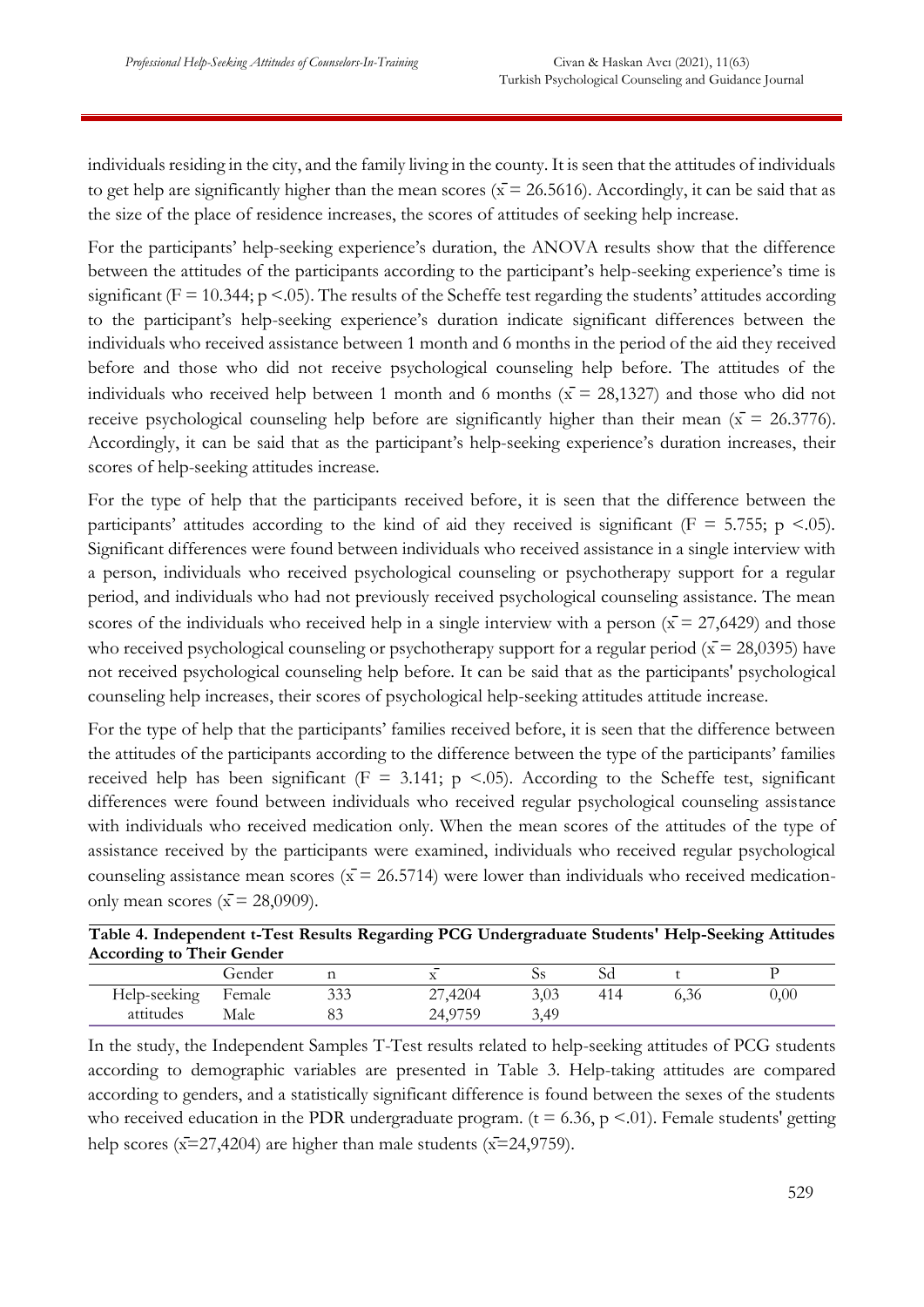**Table 5. Independent t-Test Results Regarding PCG Undergraduate Students' Help-Seeking Attitudes According to Their Help-Seeking Experiences, PCG students who have previously received psychological help (** $\bar{x}$  **= 27.73) is higher than the mean of PCG students who have not previously received psychological help**  $(\bar{x} = 26.35)$ **.** 

|                  | Help Seeking Experience | $\mathbf{n}$ |       | ⊾৴៶  | SС  |      |
|------------------|-------------------------|--------------|-------|------|-----|------|
| Help seeking Yes |                         |              |       |      | 414 | 0.00 |
| attitudes        | NΟ                      | 243          | 26,35 | 3,30 |     |      |

Independent Samples T-Test results show a statistically significant difference between the students' attitudes toward help-seeking and having previously received psychological help ( $t = 4.32$ ,  $p < .01$ ).

**Table 6. Independent t-Test Results Regarding PCG Undergraduate Students' Help-Seeking Attitudes According to Their Decision to Study PCG**

|              | Selection of PCG<br>Voluntary | ᅭ       | $\overline{\phantom{0}}$ | ບວ   | SC  |               |      |
|--------------|-------------------------------|---------|--------------------------|------|-----|---------------|------|
| Help-seeking | Y es                          | 359     | 27,08                    | 3,19 | 414 | 22<br>كالمروك | 0.02 |
| attitudes    | No                            | 57<br>╯ | 26,00                    | 3.64 |     |               |      |

In this analysis, in which the scores of help-seeking attitudes were compared according to the volunteering status when choosing the PCG program, a statistically significant difference was found between the students who were willing to attend the PCG program and their attitudes toward attitudes of help-seeking ( $t = 2.32$ ,  $p < .05$ ). More generally, students who chose the PCG program willingly are more likely to get help than those who did not prefer the program.

| Table 7. Independent t-Test Results Regarding PCG Undergraduate Students' Help-Seeking Attitudes |  |
|--------------------------------------------------------------------------------------------------|--|
| According to Their Status of Finding Themselves Suitable for the PCG                             |  |

|              | Status of Finding         |     |       | ບວ   | SC  |      |      |
|--------------|---------------------------|-----|-------|------|-----|------|------|
|              | Yourself Suitable for the |     |       |      |     |      |      |
|              | PCG                       |     |       |      |     |      |      |
| Help-seeking | Yes                       | 372 | 27,20 | 3,16 | 414 | 5,16 | 0,00 |
| attitudes    | No                        | 44  | 24,59 | 3,29 |     |      |      |

Perception of suitability for the PCG, the mean of PCG students' help attitude scores who believes the PCG program appropriate for their personality, interests, and abilities ( $\bar{x}$  = 27.20) is higher than PCG students who did not think  $(x = 24.59)$  the PCG program suitable for their personalities, interests, and abilities. A statistically significant difference was found between the help-seeking attitudes scores and PCG students who believe the PCG program is appropriate for their personality, interests, and abilities  $(t = 5.16, p \le 01)$ . Individuals who find the PCG program suitable for their personality, interests, and skills are more likely to receive help than individuals who do not see the PCG program as ideal for their characters, interests, and abilities.

| Table 8. Independent t-Test Results Regarding PCG Undergraduate Students' Help-Seeking Attitudes |  |  |  |
|--------------------------------------------------------------------------------------------------|--|--|--|
| According to Their Satisfaction from the PCG                                                     |  |  |  |

|              | Satisfaction from |     |                                    | ບວ   | SC  |      |      |  |  |  |
|--------------|-------------------|-----|------------------------------------|------|-----|------|------|--|--|--|
|              | the PCG           |     |                                    |      |     |      |      |  |  |  |
| Help-seeking | Y es              | 270 | $\sim$ $\sim$ $\sim$ $\sim$ $\sim$ | 3,12 | 414 | 5,32 | 0.00 |  |  |  |
| attitudes    | No                | 44  | 24,52                              | 3,59 |     |      |      |  |  |  |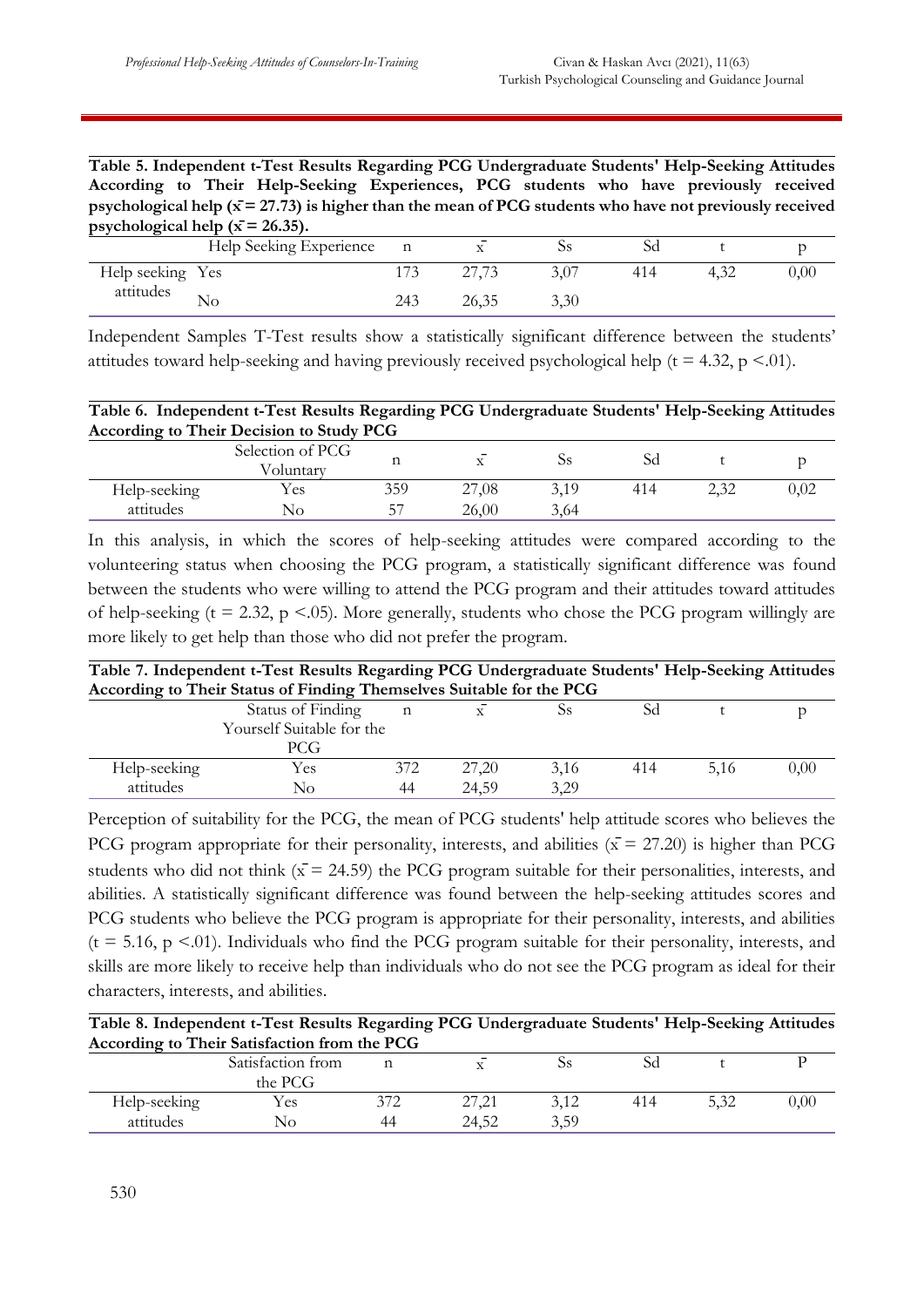It is seen that the mean of PCG undergraduate students' attitudes towards receiving help points ( $\bar{x}$  = 27.21) and the mean of PCG undergraduate students who are not satisfied with studying at the PCG program ( $\bar{x}$  = 24.52). A statistically significant difference is found between the attitudes towards getting help scores from being confident with looking in the PCG undergraduate program ( $t = 5.32$ ,  $p \le 0.01$ ). More generally, students who are satisfied with studying in the PCG program are more likely to receive help than those who are not satisfied with studying in the PCG program.

There is no statistically significant difference between the students' attitudes who have or did not have internship experiences ( $t = 0.01$ ,  $p > .05$ ). There is no statistically significant difference between students' attitudes with and without the family members who have a counseling degree ( $t = 0.18$ ,  $p > .05$ ). There is no statistically significant difference between the students' attitudes whose families' professional help types (t = 1.63, p > .05).

### **DISCUSSION**

When the findings are examined, it is seen that as the age and grade level of the counseling students increase, the mean of psychological help-seeking attitudes increases. In the literature, studies are showing that getting help rises with increasing age (AI-Krenawi, Graham, Dean, & Eltaiba, 2004; Deane & Chamberlain, 1994; Koydemir-Özden & Erel, 2010; Mackenzie, Gekoski ve Knox, 2006; Oliver, Pearson, Coe & Gunnel, 2005; Shea & Yeh, 2008; Topkaya, 2011; Wadman et al., 2018) as well as studies with different results (Deane & Chamberlain, 1994; Kaya, 2015). Similarly, studies are showing that as the class level increases, the attitude towards getting help increases (Koydemir-Özden & Erel, 2010; Yelpaze, 2016; Cankaya, 2008) and opposingly (Dilek, 2010; Akaydin, 2002; Cebi, 2009; Kırımlı, 2017).

It is observed that female students' attitudes towards getting help are higher than male students. There are studies showing consistency with this finding (Aydın, 2017; Cihangir Çankaya & Terzi, 2012; Dilek, 2010; Kalkan & Odacı, 2005; Mahmoud & Zawawi, 2011; Mackenzie, Gekoski ve Know, 2006; Nebizade, 2004; Oliver et al., 2005; Sahin & Yüksel Uyar, 2011; Topkaya, 2014; Topkaya, 2011; Topkaya & Meydan, 2013; Topkaya & Meydan, 2011; Türküm, 2005) and are not showing consistency (Haskan Avcı, Tuna, Büyükçolpan, Güngor & Yörükoğlu, 2019; Simşek, 2016; Zhang & Dixon, 2003; Arslantaş, 2005; Akaydın, 2002). Adolescent males have higher rates of mental health disorders but lower rates of mental health help-seeking when compared to adolescent females and other populations (Slade, Johnston, Oakley Browne, Andrews, & Whiteford, 2009). Adolescent males consistently demonstrate lower levels of mental health literacy when compared to adolescent females (Burns & Rapee, 2006; Cotton, Wright, Harris, Jorm, & McGorry, 2006).

There is evidence that, in adolescent male samples, mental health help-seeking is inhibited by greater alignment with norms of hegemonic masculinity and traditional masculinity and a socially constructed 'men don't seek help' gender stereotype (Pederson & Vogel, 2007; Seidler, Dawes, Rice, Oliffe, & Dhillon, 2016). Traditional masculinity comprises social norms that emphasize competition, strength, avoiding emotions and perceived femininity, and being action-orientated (Coleman, 2015). Several qualitative helpseeking investigations have identified social norms of traditional hegemonic masculinity as a barrier to male mental health help-seeking due to a fear of stigma (Gair & Camilleri, 2003; Gilchrist & Sullivan, 2006). A more significant percentage of adolescent males were able to identify depression symptoms in a female vignette than a male vignette (Burns & Rapee, 2006). However, the number of male students is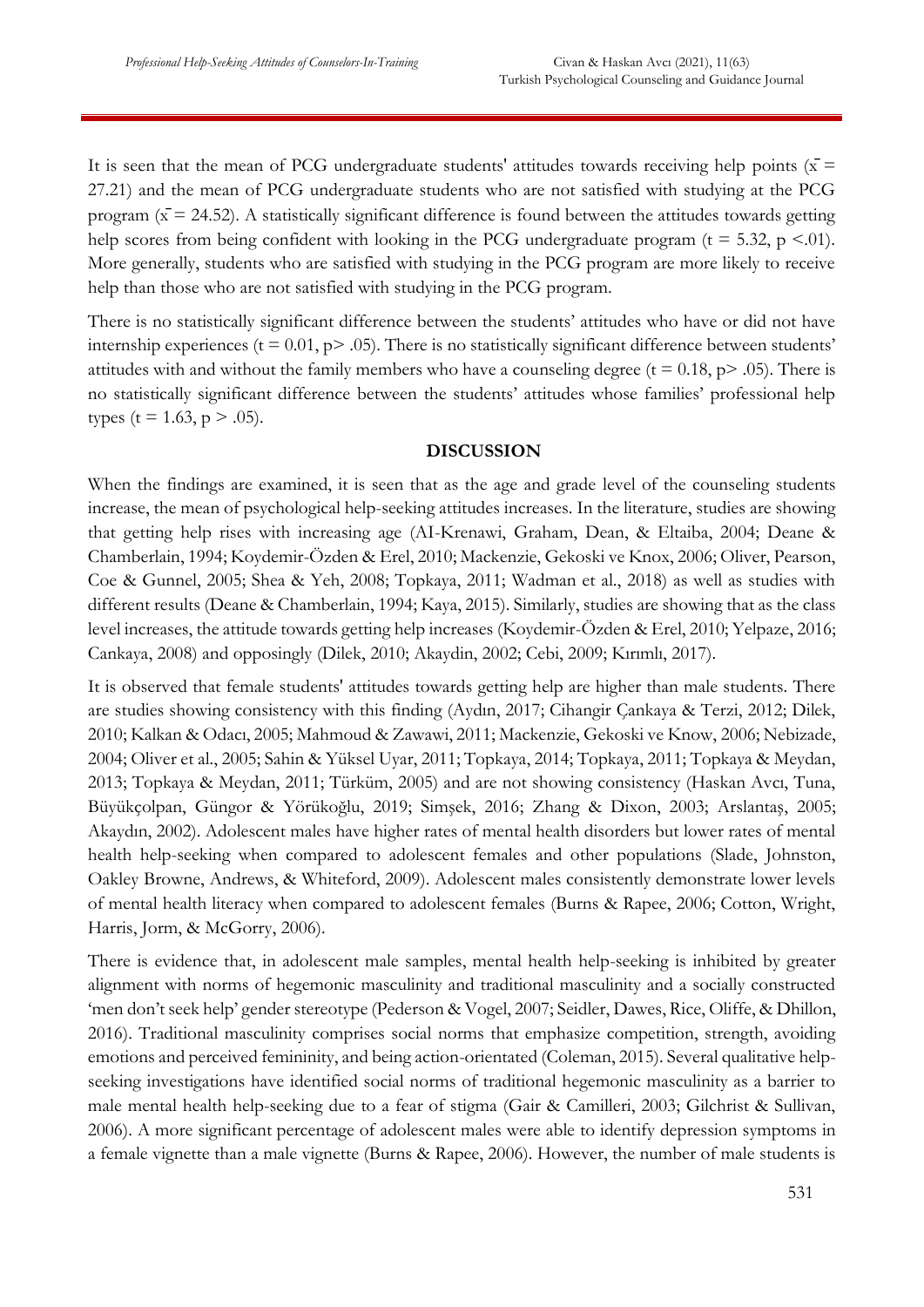low in the sample and generally in the counseling programs in Turkey. Relatively more minor reporting of the problems of male students (Martin et al., 2013) and a lower likelihood of studies with no gender difference being published (Franco et al., 2014) may play a role in this situation.

It has been found that there is no significant difference between the economic income level of the participants and their attitudes towards getting help. Findings indicate that the higher the level of financial income, the higher the attitude to seek help (Parent, Hammer, Bradstreet, Schwartz & Jobe, 2016; Hammer, Vogel & Heimerdinger-Edwards, 2013; Arslantaş, Dereboy, Aştı & Pektekin, 2011; Kılınç & Granello, 2003) and some studies do not show such a relationship (Akaydin, 2002; Erkan, Cihangir-Çankaya, Özbay & Terzi, 2012; Eisenberg, Golberstein & Gollust, 2007; Dilek, 2010). Since university students can access free psychological help, their income level may not affect their attitude towards help.

It was observed that the higher the academic achievement level, the higher the scores for getting help. There are similar findings (Vogel & Wester, 2003; Vogel et al., 2005; Erkan et al., 2012; Tinsley, Brown, Aubin & Lucek, 1984; Kakhnovets, 2011; Meydan & Lüleci, 2013; Kenney, 1994; Atik & Yalcın, 2011; Türküm, 2005) and other findings (Yıldırım, Atlı & Çitil, 2014; Karaalp, 2009). In addition, students who found the counseling program suitable for their personality, interests, and abilities were found to have higher attitudes towards getting help than those who did not. Studies with similar findings state that the variables of grade level, age, academic achievement, and satisfaction with the field of education are interrelated (Bicil, 2012). Students who work in their preferred job may be more interested in counseling lessons and believe more in the power of giving help (Shea & Yeh, 2008), so this attitude towards seeking help can be more positive. Participants' satisfaction with their education may increase their sense of professional belonging (Shifron, 2010); Individuals with a high sense of belonging may be more willing to sit on the client's chair. In addition, as the age and grade levels of individuals increase, they start to take more lessons from the field. As the academic success of the students interested in the courses they take increases, their interest in the field courses increases (Shea & Yeh, 2008).

It was observed that the individuals who had previously received psychological help had higher scores than those who did not, and the scores increased as the duration of the help received advanced. Similar findings (Hunt & Eisenberg, 2010; Gulliver et al., 2010; Topkaya, 2011). The fact that individuals have benefited from their help may positively affect their help-seeking attitudes (Gomez, 2003). The desire to solve their problems in an environment where they feel understood based on mutual relations, instead of using only outpatient treatment or medication, may have affected their psychological help-seeking attitudes (Goodman, Sewell, & Jampol, 1984). At the same time, it can be thought that the attitude scores of individuals who have not received psychological counseling help before may be low (Downs, & Eisenberg, 2012; Yelpaze, 2016) due to reasons such as students not knowing from whom and how to get counseling help.

It was observed that the attitudes of seeking help are not different from individuals who had previously received psychological counseling in the participants' families. On the other hand, those who live with their families have higher attitudes towards getting help than those living alone. Similar findings (Rickwood, Deane, Wilson, & Ciarrocci, 2005; Topkaya & Meydan, 2013; Shea & Yeh, 2008; Vogel, Wade & Hackler, 2008) are encountered. Parents play a significant role in the help-seeking process as primary decision-makers and gatekeepers of service use (Rickwood et al., 2005; Zwaanswijk et al., 2003). In addition, the inability of participants who do not live with their parents to open up their problems due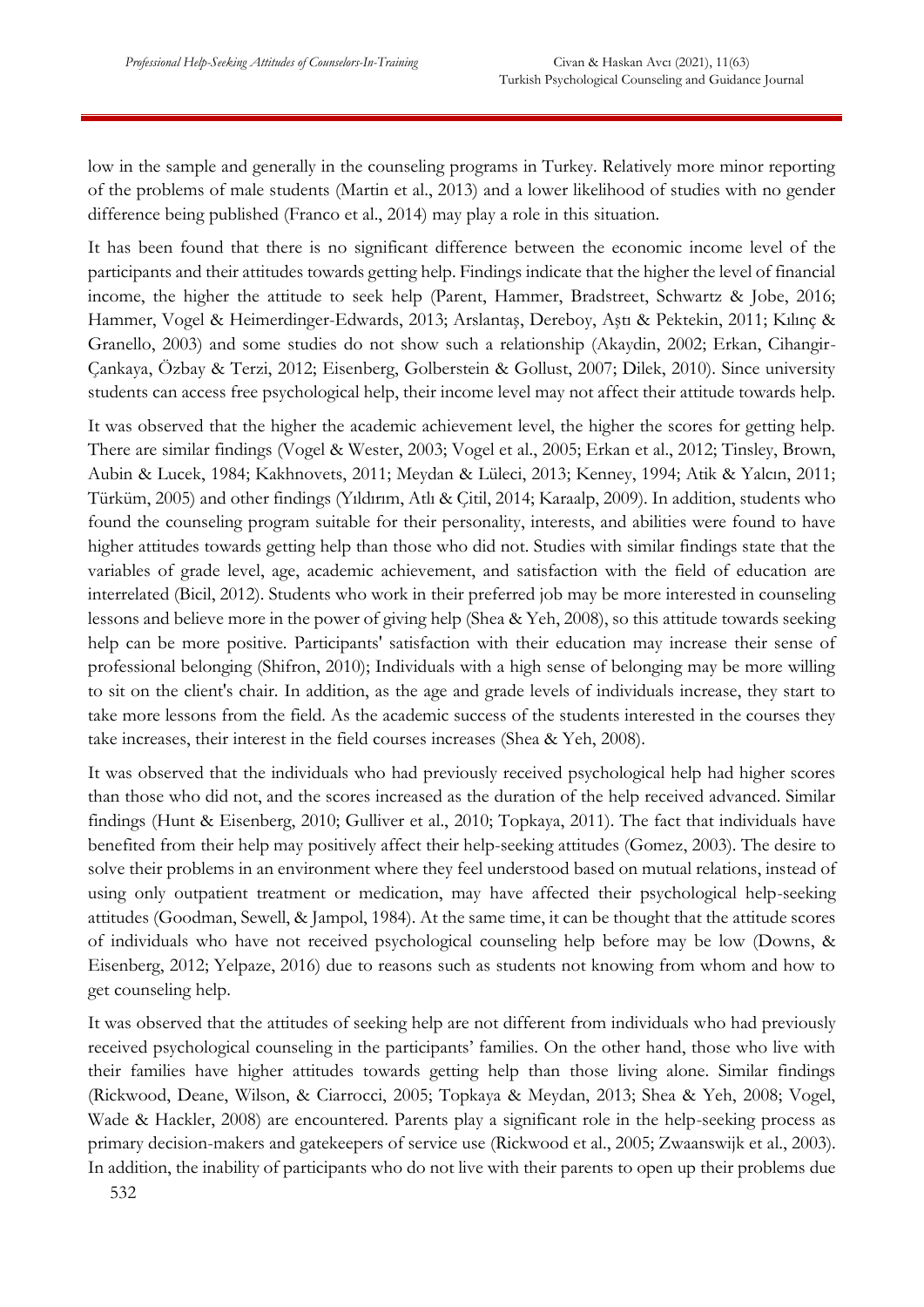to social stigma in a friend or dormitory environment (Shea & Yeh, 2008; Vogel, Wade, & Hackler, 2008) may have a role in low help-seeking attitudes.

# **Limitations and Recommendations**

One of the limitations of this study is that a limited number of students could be reached. Only the effort to get a particular audience, such as counseling students, has a role. It was attempted to reduce this limitation by going to students from different universities and, therefore, from other regions. A total of 333 female and 83 male PCG undergraduate students participated in the study. When attention was paid to the research results, a significant difference was found between the attitudes of male and female students to get help. In future studies, the participants can be expanded to work with a sample that includes individuals such that male and female students are closer in number. Future studies can focus on a more diverse population based on gender, culture, religion, or race to make the research more inclusive.

The other end of this study is that the data are collected using self-report scales; therefore, the study results are subject to all the limitations of using self-report scales, such as midpoint responding and social desirability (Podsakoff, MacKenzie, Lee, & Podsakoff, 2003). Although the researcher attempted to prevent some limitations related to self-report scales by allowing participants to answer the questionnaires anonymously and using scales that include negatively scored items (Podsakoff et al., 2003), future studies should employ different data collection methods complement and extend the current research. Also, a similar analysis can be made comparatively between other undergraduate programs and the PCG undergraduate program. Thus, more comprehensive data can be obtained by doing comparative research.

Looking at the research results, it has been seen that women's attitudes towards getting help are higher than men's, and men have difficulty getting help. Studies on these obstacles can be done, and efforts can be made to better benefit from community mental health services. In line with these findings, mental health professionals should identify the barriers to getting help, and projects related to these barriers should be produced. State policies should be determined to reduce the impact of gender roles on the behavior of seeking help. Due to the COVID-19 pandemic, telehealth counseling has become common. Future work should investigate whether telehealth increases accessibility among students and any differences in impact between genders.

Attitudes begin to occur from a very young age. This research was conducted with university students; however, for individuals to have positive attitudes towards getting help, their experiences should be optimistic about getting help. It is believed that primary and secondary education curricula and projects carried out in schools should be arranged to break the gender stereotypes and increase getting help. Future studies should address effective help-seeking behaviors via curriculum. Even though most universities have counseling centers for students, students may not be aware of these opportunities and access them.

Individuals should have a positive attitude towards getting help first. This positive attitude can be obtained by proving the effectiveness of the psychological counseling services of universities. University staff should make statements to make students believe this requirement. It is essential to establish psychological counseling centers in each university and promote students receiving free help from these centers.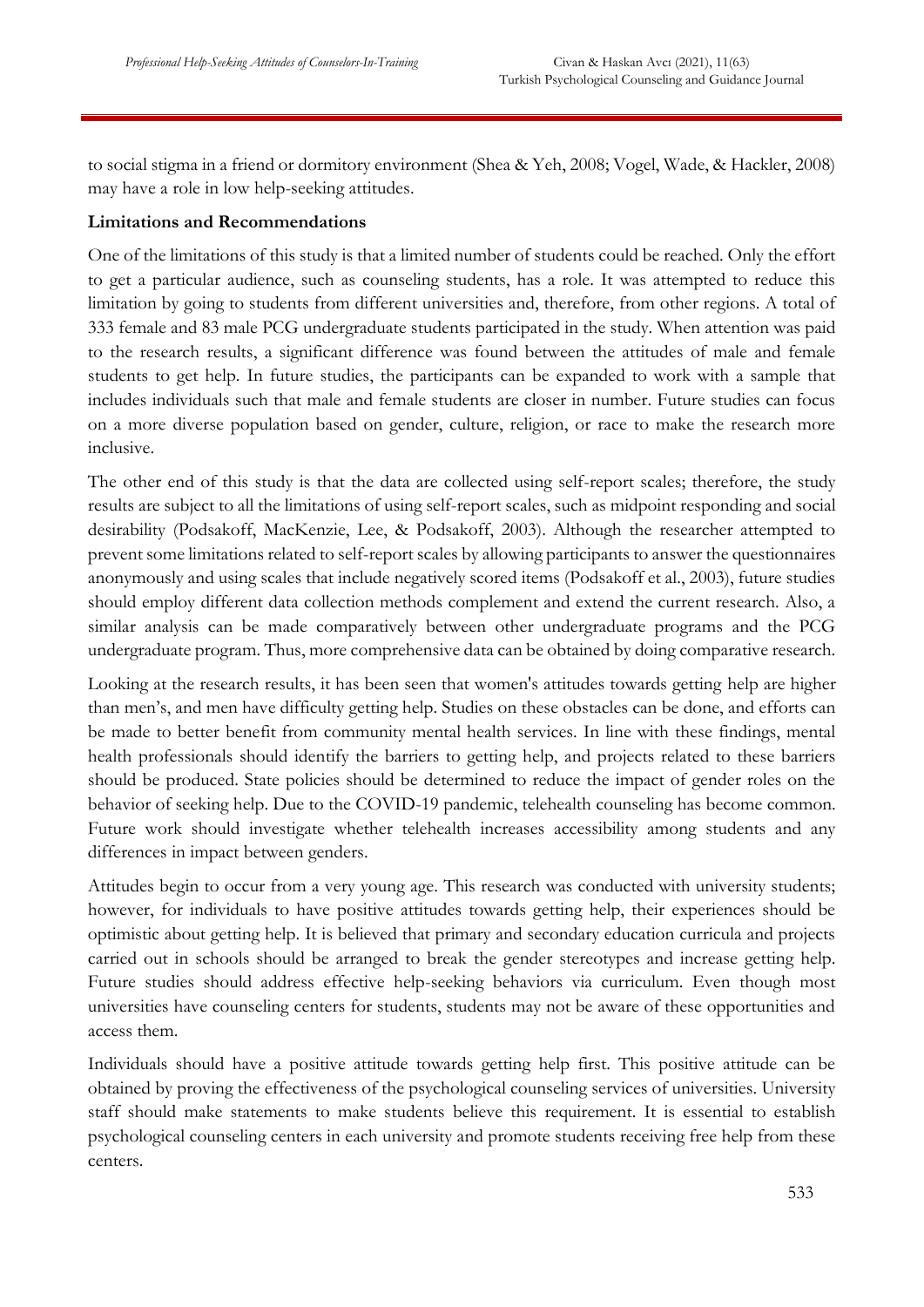Future research should examine mental health care beliefs for immigrant students who may come to Turkey with different frames of reference regarding mental health. For future studies, additional variables such as access to mental-health resources, cost of mental health services, and trust in mental-health service providers could be examined to assess their relationship to people's attitudes towards helpseeking.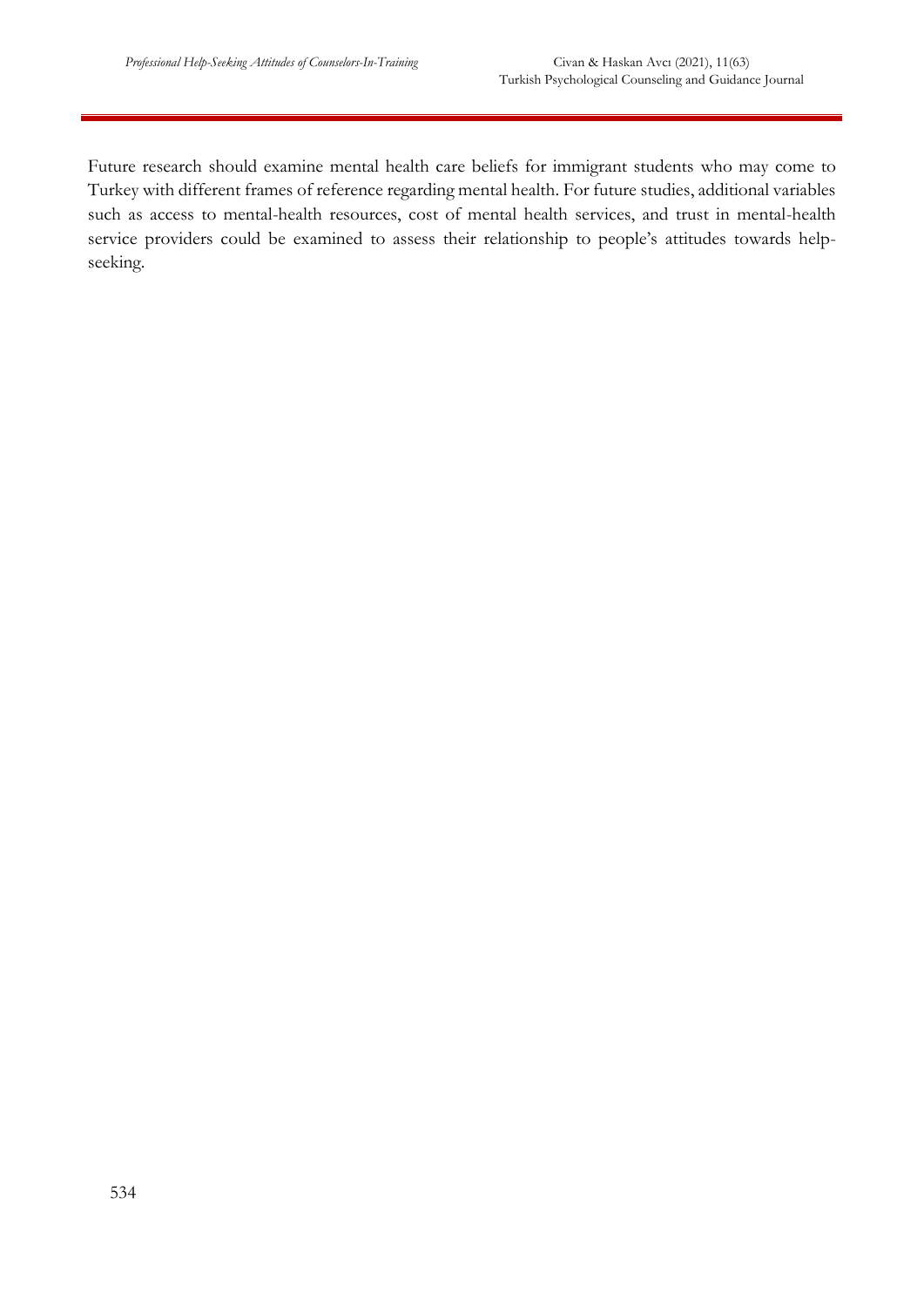#### **REFERENCES**

- Akaydın, F. S. (2002). *Examining the relationship between university students' problem areas, problematic levels, problem-solving skills, and help-seeking behaviors* [Unpublished master's dissertation]. Karadeniz Technical University.
- Al-Krenawi, A., Graham, J. R., Dean, Y. Z., & Eltaiba, N. (2004). A cross-national study of attitudes towards seeking professional help: Jordan, United Arab Emirates and Arabs in Israel. *International Journal of Social Psychiatry, 50(2)*, 102-114. [10.1177/0020764004040957](https://doi.org/10.1177/0020764004040957)
- Arslantas, H. (2005). *The attitude of seeking professional psychological help in adults and the factors affecting this* [Unpublished doctoral dissertation]. Istanbul University.
- Arslantaş, H., Dereboy, F., Aştı, N., & Pektekin, Ç. (2011). Yetiskinlerde profesyonel psikolojik yardim arama tutumu ve bunu etkileyen faktorler [Professional psychological help-seeking attitude in adults and affecting factors]. *Journal of ADU Faculty of Medicine, 12*(1), 17-23. <https://dergipark.org.tr/tr/pub/meandrosmdj/issue/44185/545213>
- Aydın, M. (2017). Lisans öğrencilerinin psikolojik yardım aramaya gönüllülüklerinin incelenmesi [An investigation of undergraduate students' willingness to seek psychological help]. *Journal of Yıldız Social Sciences Institute, 1*(1), 76-94. [https://dergipark.org.tr/tr/pub/ysbed/issue/29242/293349](https://dergipark.org.tr/tr/pub/ysbed/issue/29242/293349#article_cite)
- Atik, G. & Yalcın, I. (2011). Help-seeking attitudes of university students: The role of personality traits and demographic factors. *South African Journal of Psychology, 41*(3), 328-338. <https://doi.org/10.1177/008124631104100307>
- American Counseling Association. (1997). *Governing council minutes of the September 1997 governing council meeting*. Alexandria, VA. [https://www.counseling.org/Sub/Minutes/Governing\\_Council/1997\\_1017.pdf](https://www.counseling.org/Sub/Minutes/Governing_Council/1997_1017.pdf)
- Benton, S.A., Robertson, J. M., Tseng, W.C., Newton, F.B., & Benton, S.L. (2003). Changes in counseling center client problems across 13 years. *Professional Psychology: Research and Practice, 34*(1), 66–72. [10.1037/0735-7028.34.1.66](https://www.apa.org/pubs/journals/releases/pro-34166.pdf)
- Bicil, B. (2012). *Examination of adults' intention to seek psychological help: A sample of Izmir province* [Unpublished master's dissertation]. Ege University.
- Boldero, J., & Fallon, B. (1995). Adolescent help-seeking: What do they get help for and from whom? *Journal of Adolescence, 18*(2), 193–209. [https://doi.org/10.1006/jado.1995.1013](https://psycnet.apa.org/doi/10.1006/jado.1995.1013)
- Burns, J. R., & Rapee, R. M. (2006). Adolescent mental health literacy: Young people's knowledge of depression and help-seeking. *Journal of Adolescence, 29*(2), 225-239. <https://doi.org/10.1016/j.adolescence.2005.05.004>
- Büyüköztürk, S. (2002). *Data analysis handbook for social sciences.* Ankara: Pegem Academia.
- Cankaya, P. (2008). *Examining help-seeking behaviors among nursing students* [Unpublished master's dissertation]. Dokuz Eylül University.
- Cebi, E. (2009). *University student's attitudes toward seeking psychological help: Effects of perceived social support, psychological distress, prior help-seeking experience, and gender* [Unpublished master's dissertation]. Middle East Technical University.
- Cihangir-Cankaya, Z. & Terzi, S. (2012). Üniversite öğrencilerinin yaşadıkları problemler ve psikolojik yardım arama gönüllükleri [Problems experienced by university students and volunteering to seek psychological help]. *Education and Science, 37*(164), 94-107. [https://www.researchgate.net/publication/286062817\\_University\\_Students'\\_Problem\\_Areas\\_and\\_Psych](https://www.researchgate.net/publication/286062817_University_Students) [ological\\_Help-Seeking\\_Willingness](https://www.researchgate.net/publication/286062817_University_Students)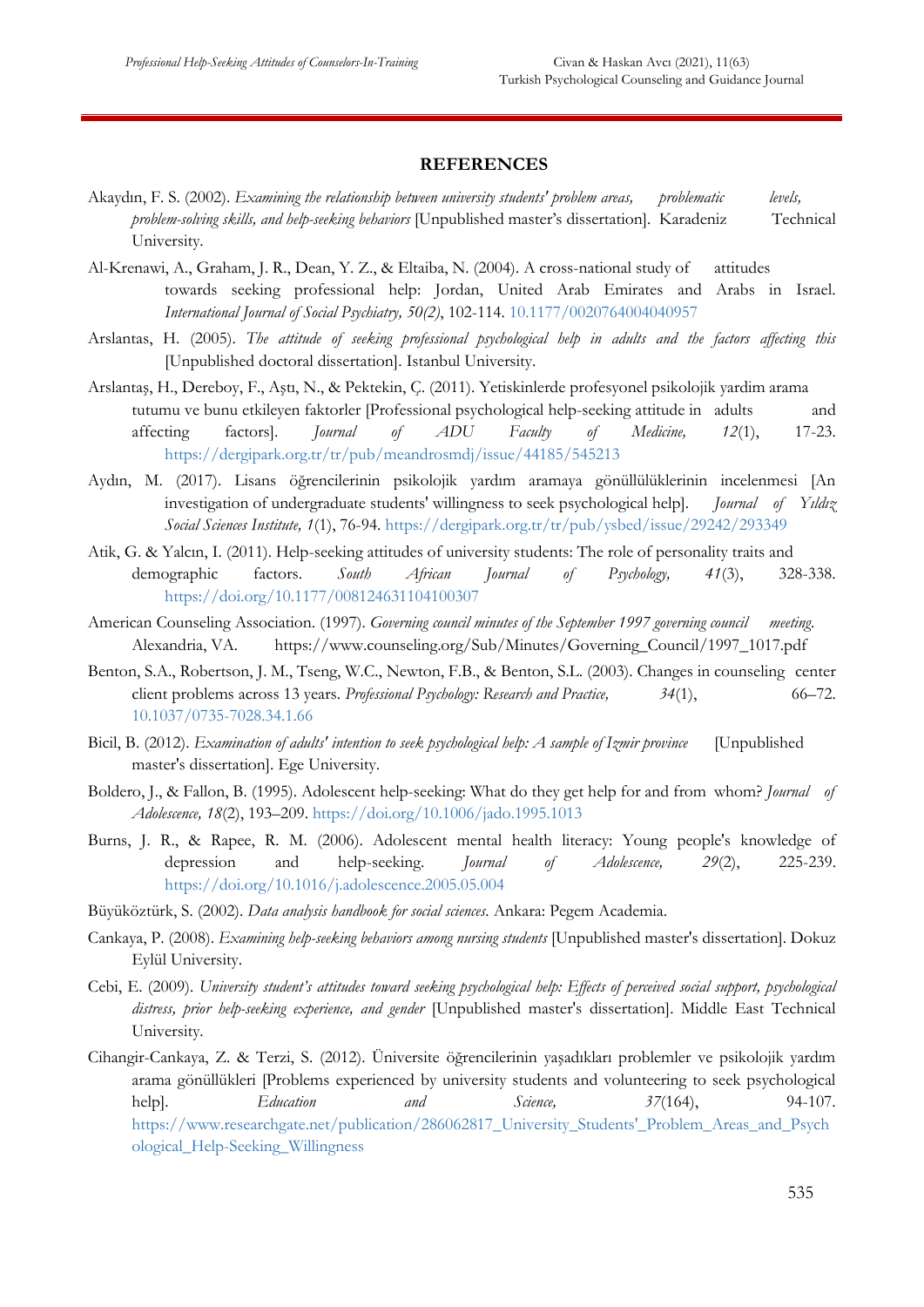- Coleman, D. (2015). Traditional Masculinity as a Risk Factor for Suicidal Ideation: Cross-Sectional and Prospective Evidence from a Study of Young Adults. *Archives of Suicide Research*, 19:3, 366- 384. [https://doi.org/10.1080/13811118.2014.957453](https://www.tandfonline.com/doi/full/10.1080/13811118.2014.957453)
- Cotton, S. M., Wright, A., Harris, M. G., Jorm, A. F., & McGorry, P. D. (2006). Influence of gender on mental health literacy in young Australians. *Aust N Z J Psychiatry, 40*(9), 790-796. [10.1080/j.1440](https://pubmed.ncbi.nlm.nih.gov/16911755/) [1614.2006.01885.x.](https://pubmed.ncbi.nlm.nih.gov/16911755/)
- Cotter, P. M., Kaess, M., & Corcoran, P. (2015). Help-seeking behavior following school-based screening for current suicidality among European adolescents. *Social Psychiatry and Psychiatric Epidemiology, 50*(6), 973-982. [10.1007/s00127-015-1016-3](https://www.nsrf.ie/wp-content/uploads/journals/2015/Help-seeking%20behaviour%20following%20school-based%20screening%20for%20current%20suicidality%20among%20European%20adolescents.pdf)
- Corrigan, P. (2004). How does stigma interfere with mental health? *Journal of American Psychologist, 59*(7), 614-625. [10.1037/0003-066X.59.7.614](https://doi.org/10.1037/0003-066x.59.7.614)
- Czyz, E. K., Horwitz, A. G., Eisenberg, D., Kramer, A., & King, C. A. (2013). Self-reported barriers to professional help-seeking among college students at elevated risk for suicide. *Journal of American College Health, 61*(7), 398-406. [https://doi.org/10.1080/07448481.2013.820731](https://psycnet.apa.org/doi/10.1080/07448481.2013.820731)
- Deane, F.P., & Chamberlain, K. (1994). Treatment fearfulness and distress as predictors of professional psychological help-seeking. *British Journal of Guidance, 22*(2), 207-217[. 10.1080/03069889408260315](https://dx.doi.org/10.1080/03069889408260315)
- Dilek, C. (2010). *Examining university students' help-seeking attitudes according to some variations* [Unpublished master's dissertation]. Ankara University.
- Downs, M. F., & Eisenberg, D. (2012). Help-seeking and treatment use among suicidal college students. *Journal of American College Health, 60*(2), 104-114. [10.1080/07448481.2011.619611](https://doi.org/10.1080/07448481.2011.619611)
- Duffy, M. E., Twenge, J. M., & Joiner, T. E. (2019). Trends in mood and anxiety symptoms and suiciderelated outcomes among U.S. undergraduates 2007–2018: Evidence from two national surveys. *Journal of Adolescent Health, 65*(5), 590-598. [10.1016/j.jadohealth.2019.04.033](https://doi.org/10.1016/j.jadohealth.2019.04.033)
- Eisenberg, D., Golberstein, E., & Gollust, S. E. (2007). Help-seeking and access to mental health care in a university student population. *Medical Care, 45*(7), 594-601. [10.1097/MLR.0b013e31803bb4c1](https://doi.org/10.1097/mlr.0b013e31803bb4c1)
- Eisenberg, D., Downs, M. F., Golberstein, E., & Zivin, K. (2009). Stigma and help-seeking for mental health among college students. *Medical Care Research and Review, 66*(5), 522-541. [10.1177/1077558709335173](https://doi.org/10.1177/1077558709335173)
- Franco, A., Malhotra, N., & Simonovits, G. (2014). Publication bias in the social sciences: Unlocking the file drawer. *Social science, 345*, 1502-1505. [https://doi.org/10.1126/science.1255484](https://psycnet.apa.org/doi/10.1126/science.1255484)
- Fischer, E. H., & Farina, A. (1995). Attitudes toward seeking professional psychological help: A shortened form and considerations for research. *Journal of College Student Development, 36,* 368- 373. <https://psycnet.apa.org/record/1996-10056-001>
- Fischer, E. H., & Turner, J. L. (1970). Orientations to seeking professional help: Development and research utility of an attitude scale, *Journal of Consulting and Clinical Psychology, 35,* 79-90. <https://doi.org/10.1037/h0020198>
- Gallagher, R. P. (2014). *A national survey of college counseling centers*. Alexandria, VA: International Association of Counseling Services. [http://d-scholarship.pitt.edu/28178/1/survey\\_2014.pdf](http://d-scholarship.pitt.edu/28178/1/survey_2014.pdf)
- Gair, S., & Camilleri, P. (2003). Attempting suicide and help-seeking behaviors: using stories from young people to inform social work practice. *Australian Social Work, 56*(2), 83-93. <https://doi.org/10.1046/j.0312-407X.2003.00064.x>
- Gilchrist, H., & Sullivan, G. (2006). Barriers to help-seeking in young people: Community beliefs aboutyouth suicide. *Australian Social Work, 59*(1), 73–85. [https://doi.org/10.1080/03124070500449796](https://psycnet.apa.org/doi/10.1080/03124070500449796)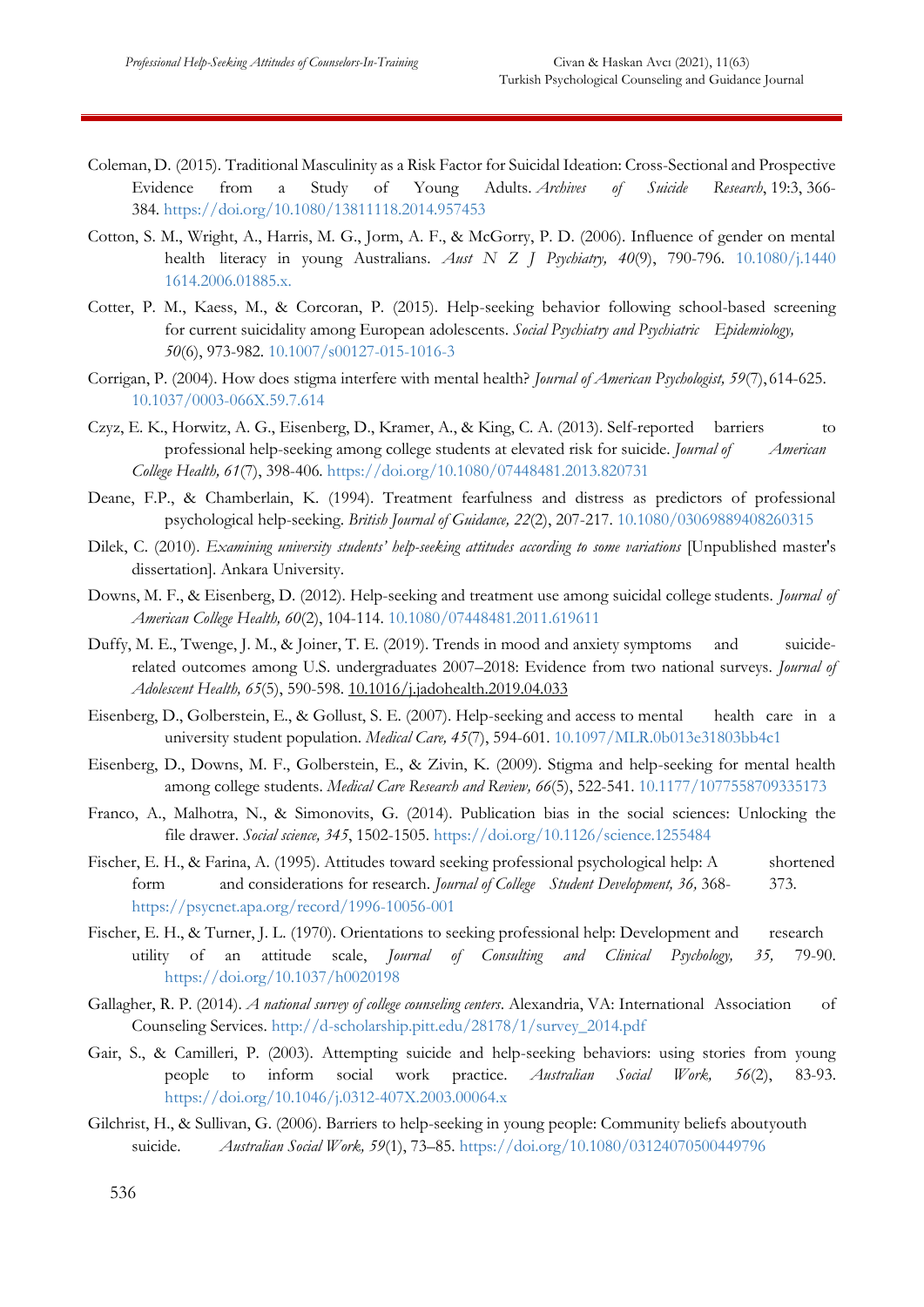- Goodman S. H., Sewell, D. R., & Jampol, R. C. (1984). Ongoing to a counselor: contributions of life stress and social support to the decision to seek psychological counseling. *Journal of Counseling Psychology, 31*(3), 306-313. [https://doi.org/10.1037/0022-0167.31.3.306](https://psycnet.apa.org/doi/10.1037/0022-0167.31.3.306)
- Gomez, D. A. (2003). The *relationship between perceived satisfaction of social supports focuses of control and beliefs in the efficacy of help-seeking behaviors: implications in the mobilization of social support among adolescent mothers* [Doctoral dissertation]. Pace University.
- Gulliver, A., Griffiths, K. M., & Christensen, H. (2010). Perceived barriers and facilitators to mental health help-seeking in young people: a systematic review. *BMC Psychiatry, 30*(10), 113. [10.1186/1471-244X](https://doi.org/10.1186/1471-244x-10-113) [10-113](https://doi.org/10.1186/1471-244x-10-113)
- Hammer, J. H., Vogel, D. L., & Heimerdinger-Edwards, S. R. (2013). Men's help-seeking: Examination of differences across community size, education, and income. *Psychology of Men and Masculinity*, *14*(1), 65-75. [https://doi.org/10.1037/a0026813](https://psycnet.apa.org/doi/10.1037/a0026813)
- Haskan Avcı, Ö., Tuna, B., Büyükçolpan, H., Güngör, A. & Yörükoğlu, M. (2019). Üniversite öğrencilerinin psikolojik danışman tercihlerinin incelenmesi [Examining university students' preferences for counselors]. *Turkish Journal of Guidance and Psychological Counseling, 9*(52), 209-239. <https://dergipark.org.tr/tr/pub/tpdrd/issue/44557/552753>
- Horsfall, J., Michelle, C., & Hunt, G. E. (2010). Stigma in mental health: Clients and professionals. *Issues in Mental Health Nursing, 31*(7), 450-455. [10.3109/01612840903308531](https://pubmed.ncbi.nlm.nih.gov/20394479/)
- Hugo, M. (2001). Mental health professionals' attitudes towards people who have experienced a mentalhealth disorder. *Journal of Psychiatric and Mental Health Nursing, 8*(5), 419425. [10.1046/j.1351](https://doi.org/10.1046/j.1351-0126.2001.00430.x) [0126.2001.00430.x](https://doi.org/10.1046/j.1351-0126.2001.00430.x)
- Hunt, J. & Eisenberg, D. (2010). Mental health problems and help-seeking behavior among college students. *Journal of Adolescent Health, 46*, 3-10.<https://doi.org/10.1016/j.jadohealth.2009.08.008>
- Jackson, M. B. (2016). *Addressing mental health needs on college campuses: utilizing recovery principles that encourage a holistic approach, self-responsibility, strengths-based practice, cultural sensitivity, andfamily support* [Doctoral dissertation, Pepperdine University]. Theses and Dissertations.
- Jorm, A. F., Korten. A. E., Jacomb. P. A., Christensen, H., Rodgers, B., & Pollitt, P. (1997). Public beliefs about causes and risk factors for depression and schizophrenia. *Social Psychiatry Epidemiol, 32*(3), 143-148.<https://psycnet.apa.org/record/1997-04463-004>
- Kakhnovets, R. (2011). Relationships among personality, expectations about counseling, and help-seeking attitudes. *Journal of Counseling and Development, 89*, 11-19. [https://doi.org/10.1002/j.1556](https://doi.org/10.1002/j.1556%096678.2011.tb00056.x) [6678.2011.tb00056.x](https://doi.org/10.1002/j.1556%096678.2011.tb00056.x)
- Kalkan, M. & Odacı, H. (2005). The relationship of gender and gender role with attitudes towards seeking psychological help. *Turkish Journal of Guidance and Psychological Counseling, 3*(23), 57-64. <https://dergipark.org.tr/tr/pub/tpdrd/issue/21444/229672>
- Karalp, A. (2009). *Investigation of high school students' attitudes towards getting psychological help according to some variables* [Unpublished master's dissertation]. Ege University.
- Kaya, C. (2015). Attitude towards seeking professional psychological help in a sample of pre-service teachers. *Bartın University Institute of Educational Science, 4*(1), 224-234. [10.14686/buefad.2015111027](https://doi.org/10.14686/buefad.2015111027)
- Kenney, G. E. (1994). Multicultural investigation of counseling expectations and preferences. *Journal of College Student Psychotherapy, 9*(1), 21–39. [https://doi.org/10.1300/J035v09n01\\_03](https://psycnet.apa.org/doi/10.1300/J035v09n01_03)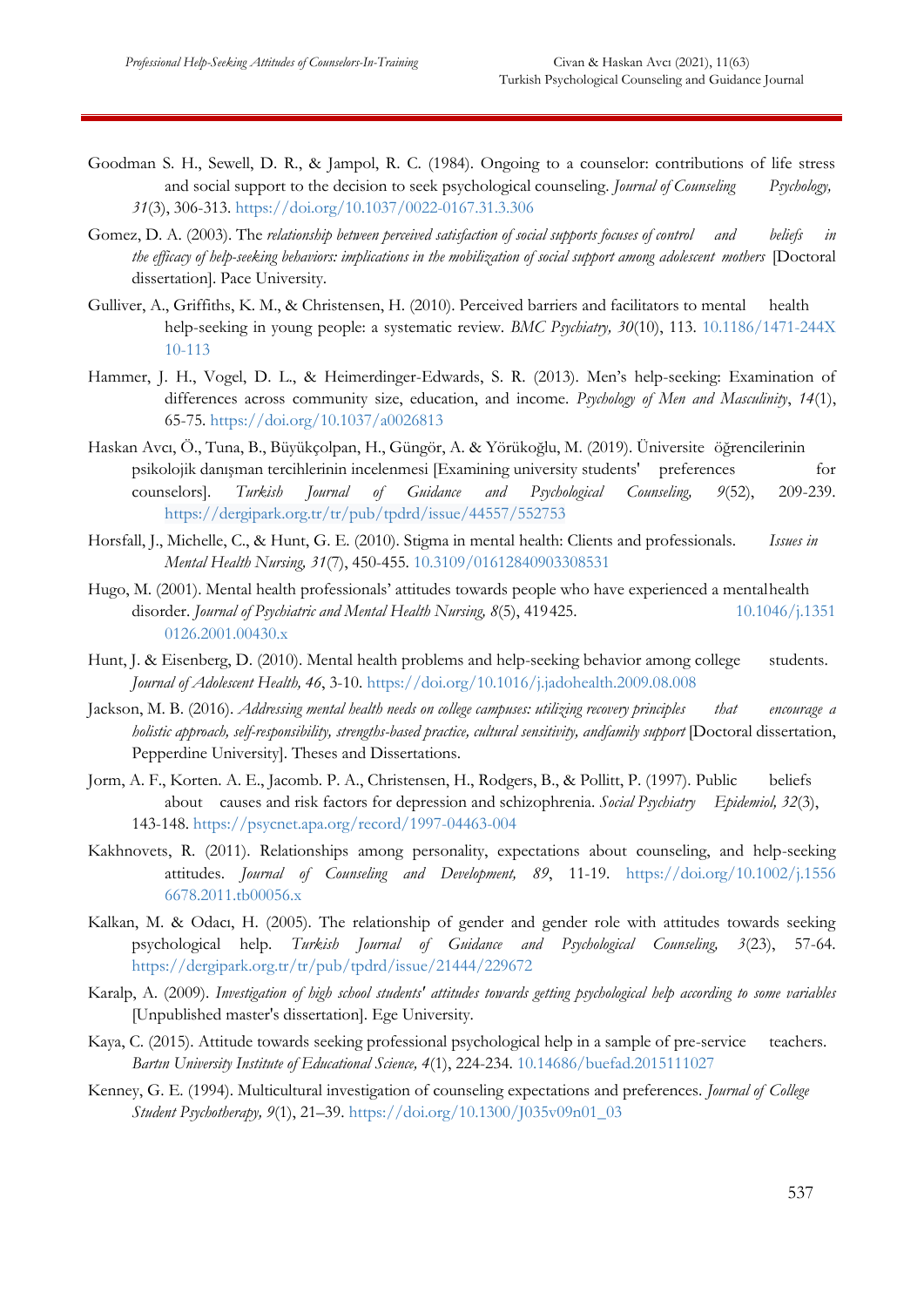- Kılınç, A., & Granello, P. F. (2003). Overall life satisfaction and help-seeking attitudes of Turkish college students in the United States: Implications for college counselors*. Journal of College Counseling, 6*(1), 56. <https://eric.ed.gov/?id=EJ667544>
- Kırımlı, F. (2007). *Factors affecting high school students' attitudes to seek psychological help* [Unpublished master's dissertation]. Hacettepe University.
- Kessler, R. C., Berglund, P., Demler, O., Jin, R., Merikangas, K. R., & Walters, E. E. (2005). Lifetime prevalence and age-of-onset distributions of DSM-IV disorders in the national comorbidity survey replication. *Arch Gen Psychiatry, 62*(6), 593-602. [10.1001/archpsyc.62.6.593](https://doi.org/10.1001/archpsyc.62.6.593)
- Koydemir-Özden, S. & Erel, Ö. (2010). Psychological help-seeking: Role of socio-demographic variables, previous help-seeking experience, and presence of a problem. *Procedia Social and Behavioral Sciences, 5,*  688-693.<https://doi.org/10.1016/j.sbspro.2010.07.166>
- Lei, X. Y., Xiao, L. M., Liu, Y. N., & Li, Y. M. (2016). Prevalence of depression among Chinese university students: A meta-analysis. *Plus One, 11*(4).<https://doi.org/10.1371/journal.pone.0153454>
- Mackenzie, C. S., Gekoski, W. L., & Knox, V. J. (2006). Age, gender and the underutilization of mentalhealth services: The influence of help-seeking attitudes. *Aging and Mental Health, 10*(6), 574-582. [10.1080/13607860600641200](https://doi.org/10.1080/13607860600641200)
- Mahmoud A., & Zawawi, J. (2011). Psychological help-seeking attitudes and personality factors among Jordanian college students. *European Journal of Social Sciences, 25*(4), 606-629. [https://www.researchgate.net/publication/281496027\\_Psychological\\_help\\_seeking\\_attitudes\\_and\\_perso](https://www.researchgate.net/publication/281496027_Psychological_help_seeking_attitudes_and_personality_factors_among_jordanian_college_students) nality factors among jordanian college students
- Meydan, B. & Lüleci, B. (2013). Previous experience of receiving psychological help perceived social support and loneliness as predictors of the attitude towards receiving psychological help among education faculty students. Page Journal of Education and Instruction, 3(4), 45-56. <https://doi.org/10.14527/C3S4M3>
- Martin, L. A., Neighbors, H. W., & Griffith, D. M. (2013). The experience of symptoms of depression in men vs women: Analysis of the National Comorbidity Survey Replication*. JAMA Psychiatry,70*(10), 1100-1106. [10.1001/jamapsychiatry.2013.1985](https://doi.org/10.1001/jamapsychiatry.2013.1985)
- Nebizade, K. (2004). *Central Asian students studying in Turkey with Turkish high students' investigation of coping with stress help search attitudes and behavior: The case of KTU* [Unpublished master's dissertation]. Karadeniz Technical University.
- Norman, J., & Rosvall, S. B. (1994). Help-seeking behavior among mental health practitioners. *Clinical Social Work Journal, 22*(4), 449–460. [https://doi.org/10.1007/BF02190333](https://psycnet.apa.org/doi/10.1007/BF02190333)
- Oliver, J. M., Reed, C. K. S., Katz, B. M., & Haugh, J. A. (1999). Students; self-reports of help-seeking: The impact of psychological problems, stress, and demographic variables on utilization of formal and informal support. *Social Behavior and Personality: An International Journal, 27*(2), 109-128. <https://doi.org/10.2224/sbp.1999.27.2.109>
- Oliver, I., Pearson, N., Coe, N. & Gunnell, D. (2005). Help-seeking behaviors in men and women with common mental health problems: a cross-sectional study. *British Journal of Psychology, 186*(4), 297-301. [https://doi.org/10.1192/bjp.186.4.297](https://psycnet.apa.org/doi/10.1192/bjp.186.4.297)
- Overton, S. L., & Medina, S. L. (2008). The stigma of mental illness. *Journal of Counseling and Development, 86*(2), 143-151. [https://doi.org/10.1002/j.1556-6678.2008.tb00491.x](https://psycnet.apa.org/doi/10.1002/j.1556-6678.2008.tb00491.x)
- Parent, M. C., Hammer, J. H., Bradstreet, T. C., Schwartz, E. N., & Jobe, T. (2016). Men's mental health help-seeking behaviors: An intersectional analysis. *American Journal of Men's Health, 1*(55). 79-88. <https://doi.org/10.1177/1557988315625776>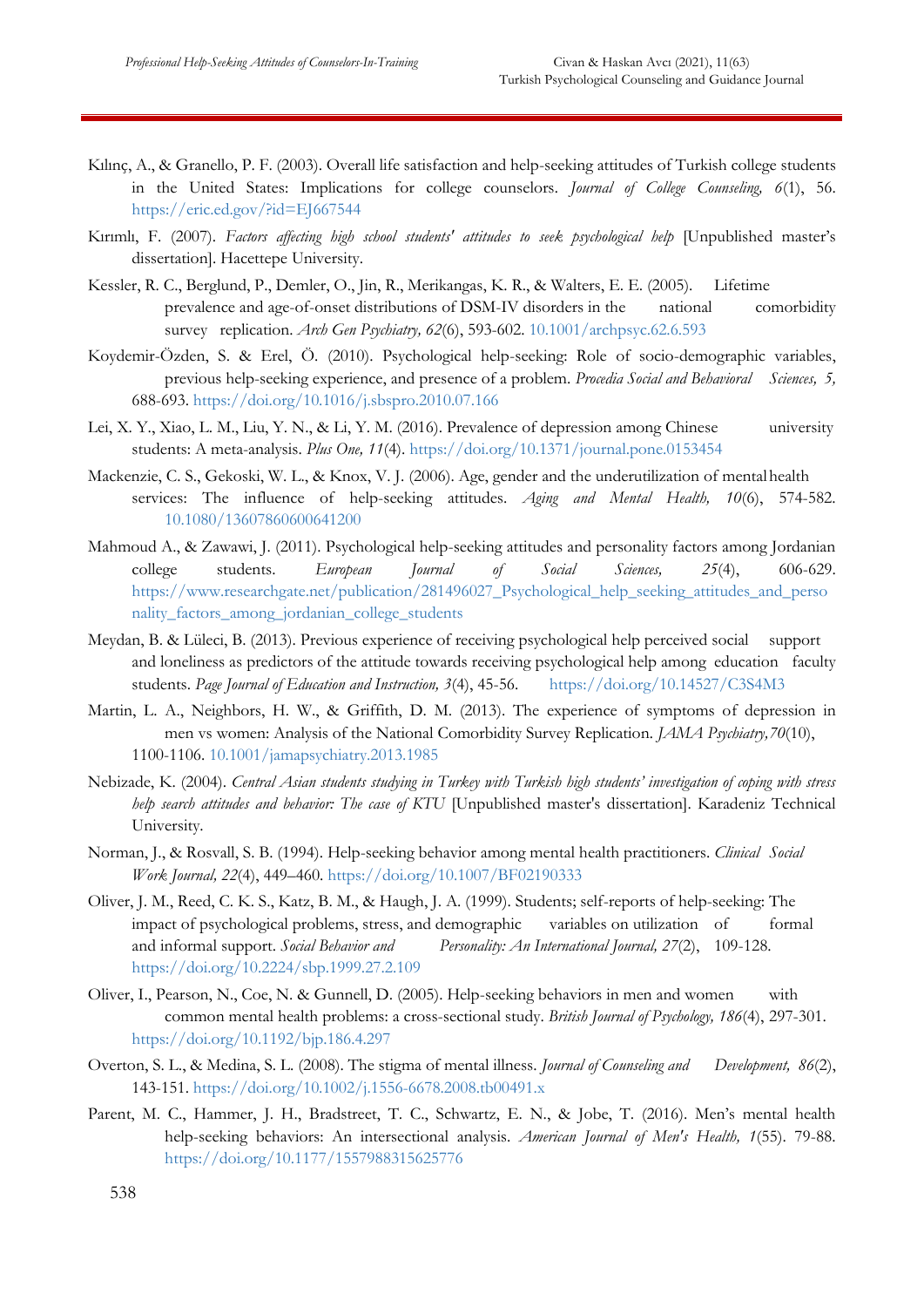- Pederson, E. L., & Vogel, D. L. (2007). Male gender role conflict and willingness to seek counseling: Testing a mediation model on college-aged men. *Journal of Counseling Psychology, 54*(4), 373-384. [10.1037/00220167.54.4.373](https://citeseerx.ist.psu.edu/viewdoc/download?doi=10.1.1.656.3714&rep=rep1&type=pdf)
- Podsakoff, P. M., MacKenzie, S. B., Lee, J. Y. Y., & Podsakoff N. P. (2003). Common method biases in behavioral research: A critical review of the literature and recommended remedies, *Journal ofApplied Psychology, 88*(5), 879-903.<http://dx.doi.org/10.1037/0021-9010.88.5.879>
- Sahin, H., & Yüksel Uyar, S. (2011). Turkish high school students' attitudes towards seeking professional psychological help. *US-China Education Review,* 2, 251-259. <https://citeseerx.ist.psu.edu/viewdoc/download?doi=10.1.1.907.1554&rep=rep1&type=pdf>
- Seidler, Z. E., Dawes, A. J., Rice, S. M., Oliffe, J. L., & Dhillon, H. M. (2016). The role of masculinity in men's help-seeking for depression: A systematic review. *Clinical Psychological Review, 49*, 106-118. [10.1016/j.cpr.2016.09.002](https://doi.org/10.1016/j.cpr.2016.09.002)
- Shea, M. & Yeh, C. J. (2008). Asian American students' cultural values, stigma, and relational self construal: Correlates of attitudes toward professional help-seeking. *Journal of Mental Health Counseling, 30*(2), 157-172. [https://doi.org/10.17744/mehc.30.2.g662g5l2r1352198](https://psycnet.apa.org/doi/10.17744/mehc.30.2.g662g5l2r1352198)
- Shifron, R. (2010). Adler's need to belong: Mental health. *The Journal of Individual Psychology, 66*(1).
- Slade, T., Johnston, A., Oakley-Browne, M. A., Andrews, G., & Whiteford, H. (2007). National Survey of Mental Health and Wellbeing: methods and key findings. *Aust N Z J Psychiatry, 43*(7), 594-605. [10.1080/00048670902970882](https://doi.org/10.1080/00048670902970882)
- Quek, T.T. C., Tam, W.W. S., Tran, B.X., Zhang, M., Zhang, Z., Ho, C. S. H., & Ho, R.C.M. (2019). The Global prevalence of anxiety among medical students: a meta-analysis. *International Journal of Environmental Research and Public Health*, *16*(15). 2735. [10.3390/ijerph16152735](https://doi.org/10.3390/ijerph16152735)
- Raviv, A., Sills, R., & Wilansky, P. (2000). Adolescents' help-seeking behavior: The difference between self and another referral*. Journal of Adolescence, 23*(6), 721-740. <https://doi.org/10.1006/jado.2000.0355>
- Rotenstein, L.S., Ramos, M.A., Torre, M., Segal, J.B., Peluso, M.J., Guille, C., Sen, S., & Mata, D.A. (2016). Prevalence of depression, depressive symptoms, and suicidal ideation among medical students: a systematic review and meta-analysis. *JAMA, 316*(21), 2214-2236. [10.1001/jama.2016.17324](https://doi.org/10.1001/jama.2016.17324)
- Rothi, D. M., & Leavey, G. (2006). Mental health help-seeking and young people: a review. *Pastoral Care in Education, 24*(3), 4-13. **<https://doi.org/10.1111/j.1468-0122.2006.00373.x>**
- Rickwood, D., Deane, F. P., Wilson, C. J., & Ciarrochi, J. (2005). Young people's help-seeking for mental health problems. *Australia E-Journal for the Advancement of Mental Health, 4*(3), Supplement. <https://doi.org/10.5172/jamh.4.3.218>
- Rudowicz, E., & Au, E. (2000). Help-seeking experiences of Hong Kong social work students: Implications for professional training. *International Social Work, 44*(1), 75-91. <https://doi.org/10.1177/002087280104400107>
- Siebert, D. C., & Siebert, S. F. (2007). Help-seeking among helping professionals: A role identity perspective. *American Journal of Orthopsychiatry, 77*(1), 49-55. [10.1037/0002-9432.77.1.49](https://doi.org/10.1037/0002-9432.77.1.49)
- Simşek, P. (2016). *Investigation of adult psychological help attitudes: The case of Mardin province* [Unpublished master's dissertation]. Istanbul Aydın University.
- Tabachnick, B. G., & Fidell, L. S. (2013). *Using multivariate statistics (6th ed.).* Boston: Pearson.
- Tinsley, H. E. A., Brown, M. T., de St. Aubin, T. M. & Lucek, J. (1984). Relation between expectancies for a helping relationship and tendency to seek help from a campus provider. *Journal of Counseling Psychology, 31*(2), 149-160. [https://doi.org/10.1037/0022-0167.31.2.149](https://psycnet.apa.org/doi/10.1037/0022-0167.31.2.149)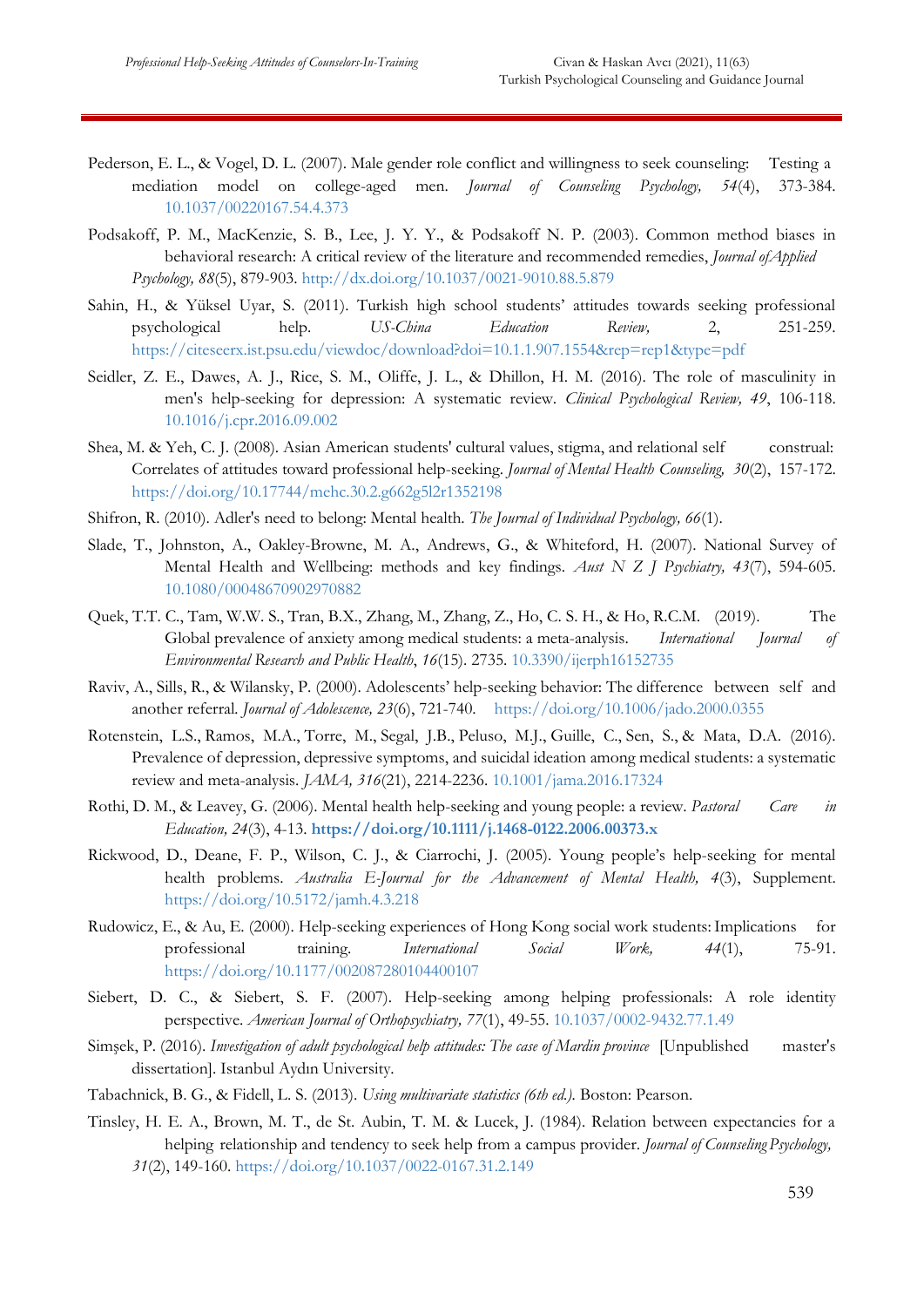- Topkaya, N. (2011). *Gender, self-stigma, and public stigma in predicting attitudes toward psychological help-seeking* [Unpublished doctoral dissertation]. Ege University.
- Topkaya, N., & Meydan, B. (2011). *Problem areas of university students, aid resources, and their intention to get psychological help.* XI. National Guidance and Psychological Counseling Congress, Ege University, İzmir.
- Topkaya, N. (2014). Psikolojik yardım alma niyetini yordamada demografik, bireysel ve çevresel faktörler [Demographic, individual, and environmental factors as predictors of intention to seek psychological help]. *Turkish Journal of Psychology, 29*(74), 1-11.<https://psycnet.apa.org/record/2015-05011-001>
- Topkaya, N. & Meydan, B. (2013). Üniversite öğrencilerinin problem yaşadıkları alanlar, yardım kaynakları ve psikolojik yardım alma niyetleri [The areas where university students have problems, sources of help, and their intention to seek psychological help]. *Trakya University Journal of Education Faculty, 3*(1), 25- 37. <https://dergipark.org.tr/tr/pub/trkefd/issue/21475/230178>
- Türküm, S. (2001). Relationships between coping style, optimism, cognitive distortion levels and attitudes towards seeking psychological help: A study on university students. *Journal of Social Sciences, 1*(1), 1-16.
- Türküm, A. S. (2005). Who seeks help? Examining the differences in the attitude of Turkish university students toward seeking psychological help by gender, gender roles, and help-seeking experiences. *The Journal of Men's Studies, 13*(3), 389-401. [https://doi.org/10.3149/jms.1303.389](https://doi.org/10.3149%2Fjms.1303.389)
- Ülken, E. (2016). *Comparison of university students' behaviors of getting professional psychological help in terms of individual and environmental variables* [Unpublished master's dissertation]. KaradenizTechnical University.
- Vogel, D. L., Wade, N. G., & Hackler, A. H. (2008). Emotional expression and the decision to seek therapy: The mediating roles of the anticipated benefits and risks. *Journal Social and Clinical Psychology, 27*(3), 254-278. [https://doi.org/10.1521/jscp.2008.27.3.254](https://psycnet.apa.org/doi/10.1521/jscp.2008.27.3.254)
- Vogel, D. L., Wester, S. R., Wei, M., & Boysen, G. A. (2005). The role of outcome expectations and attitudes on decisions to seek professional help. *Journal of Counseling Psychology, 52*(4), 459-470. <https://doi.org/10.1037/0022-0167.52.4.459>
- Vogel, D. L. & Wester, S. R. (2003). To seek help or not to seek help: The risks of self-disclosure. *Journal of Counseling Psychology, 50*(3), 351-361. [https://doi.org/10.1037/0022-0167.50.3.351](https://psycnet.apa.org/doi/10.1037/0022-0167.50.3.351)
- Vogel, D. L., Wade, G. N., Wester, S. R., Larson, L., & Hackler, A. H., (2007). Seeking help from a mental health professional: The influence of one's social network. *Journal of Clinical Psychology, 63*(3), 23 245. [10.1002/jclp.20345](https://doi.org/10.1002/jclp.20345)
- Wadman, R., Webster, L., Mawn, L., & Stain, H. J. (2018). Adult attachment, psychological distress, and help-seeking in university students: Findings from a cross-sectional online survey in England. *Mental Health & Prevention,* 13, 7-13.<https://doi.org/10.1016/j.mhp.2018.11.003>
- Yakunina, E. S., Rogers, J. R., Waehler, C. A., & Werth, J. L. (2010). College students' intentions to seek help for suicidal ideation: Accounting for the help-negation effect. *Suicide and Life-Threatening Behavior, 40*(5), 438-450. [https://doi.org/10.1521/suli.2010.40.5.438](https://psycnet.apa.org/doi/10.1521/suli.2010.40.5.438)
- Yelpaze, I. (2016). *Examining the help-seeking behaviors of university students* [Unpublished Doctoral dissertation]. Anadolu University.
- Yildirim, T., Atli, A., & Citil, C. (2014). Lise öğrencilerinin psikolojik yardım aramaya gönüllülükleri ile psikolojik belirtileri arasındaki ilişki [The relationship between high school students' willingness to seek psychological help and their psychological symptoms]. *E-international Journal of Educational Research, 5*(2), 89-104. <https://doi.org/10.19160/e-ijer.97616>
- Zhang, N., & Dixon, D. N. (2003). Acculturation and attitudes of Asian international students toward seeking psychological help. *Journal of Multicultural Counseling and Development, 31*(3), 205-223.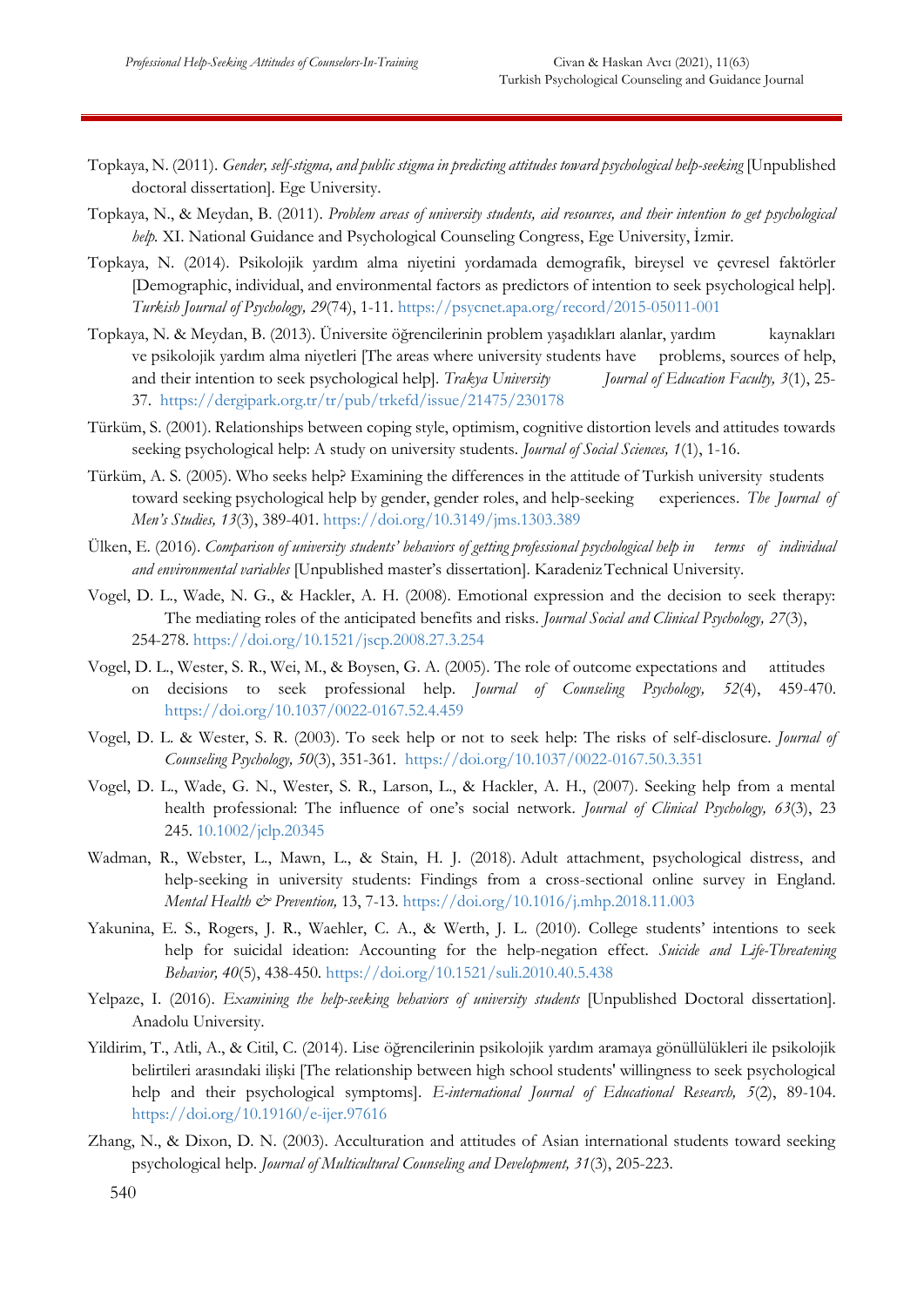Zwaanswijk, M., Verhaak, P. F. M., Bensing, J. M., & Verhulst, F. C. (2003). Help-seeking for emotional and Help-seeking behavioral problems in adolescents-A review of recent literature. *European Child & Adolescent Psychiatry, 12*(4), 153-161.<https://doi.org/10.1002/j.2161-1912.2003.tb00544.x>